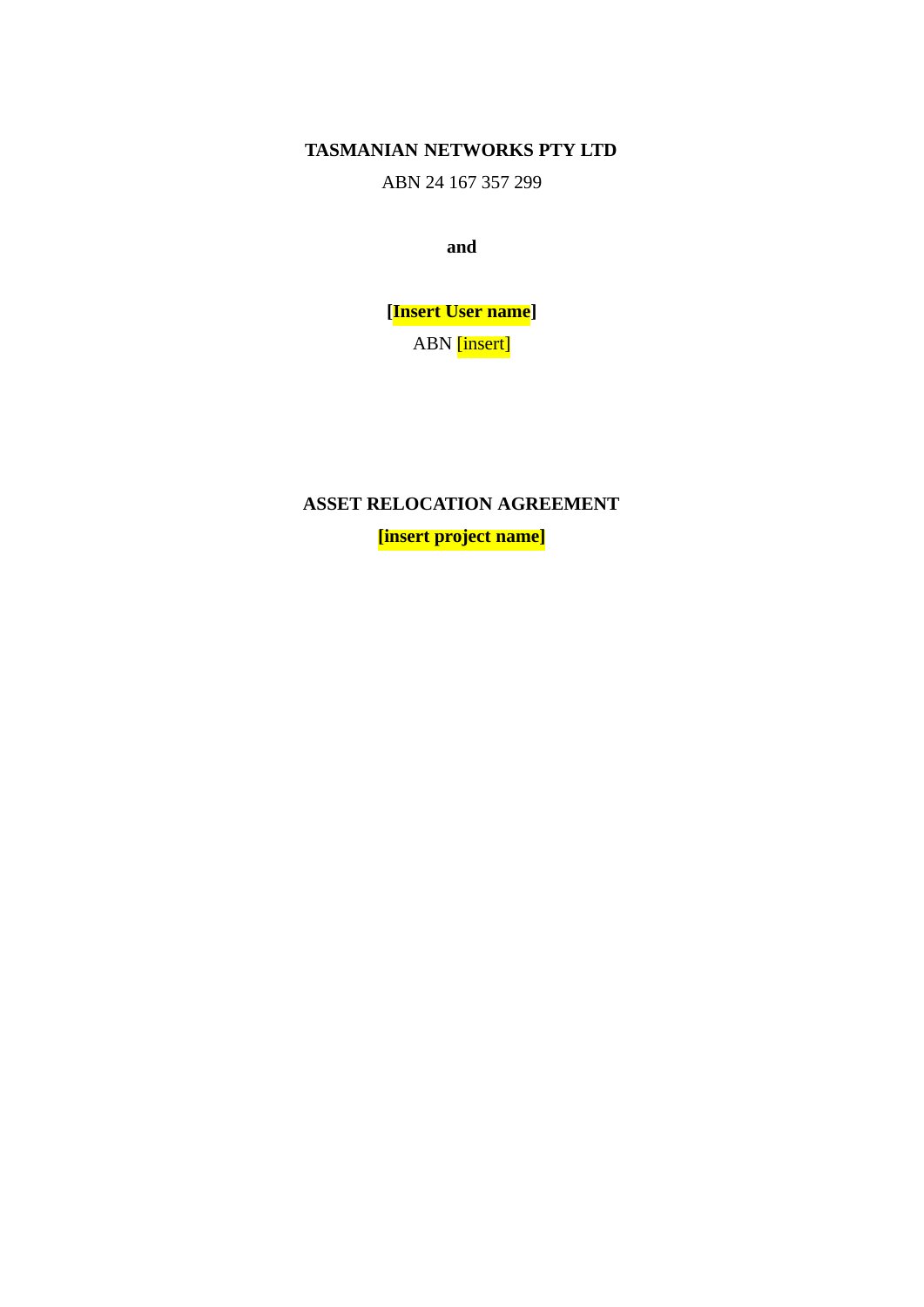# **INDEX**

| 1.  |      |  |
|-----|------|--|
|     | 1.1  |  |
|     | 1.2  |  |
|     | 1.3  |  |
|     | 1.4  |  |
|     | 1.5  |  |
| 2.  |      |  |
| 3.  |      |  |
| 4.  |      |  |
| 5.  |      |  |
|     |      |  |
| 6.  |      |  |
| 7.  |      |  |
|     | 7.1  |  |
|     | 7.2  |  |
|     | 7.3  |  |
|     | 7.4  |  |
|     | 7.5  |  |
|     | 7.6  |  |
|     | 7.7  |  |
| 8.  |      |  |
|     | 8.1  |  |
|     | 8.2  |  |
|     | 8.3  |  |
| 9.  |      |  |
| 10. |      |  |
|     | 10.1 |  |
|     | 10.2 |  |
|     | 10.3 |  |
|     | 10.4 |  |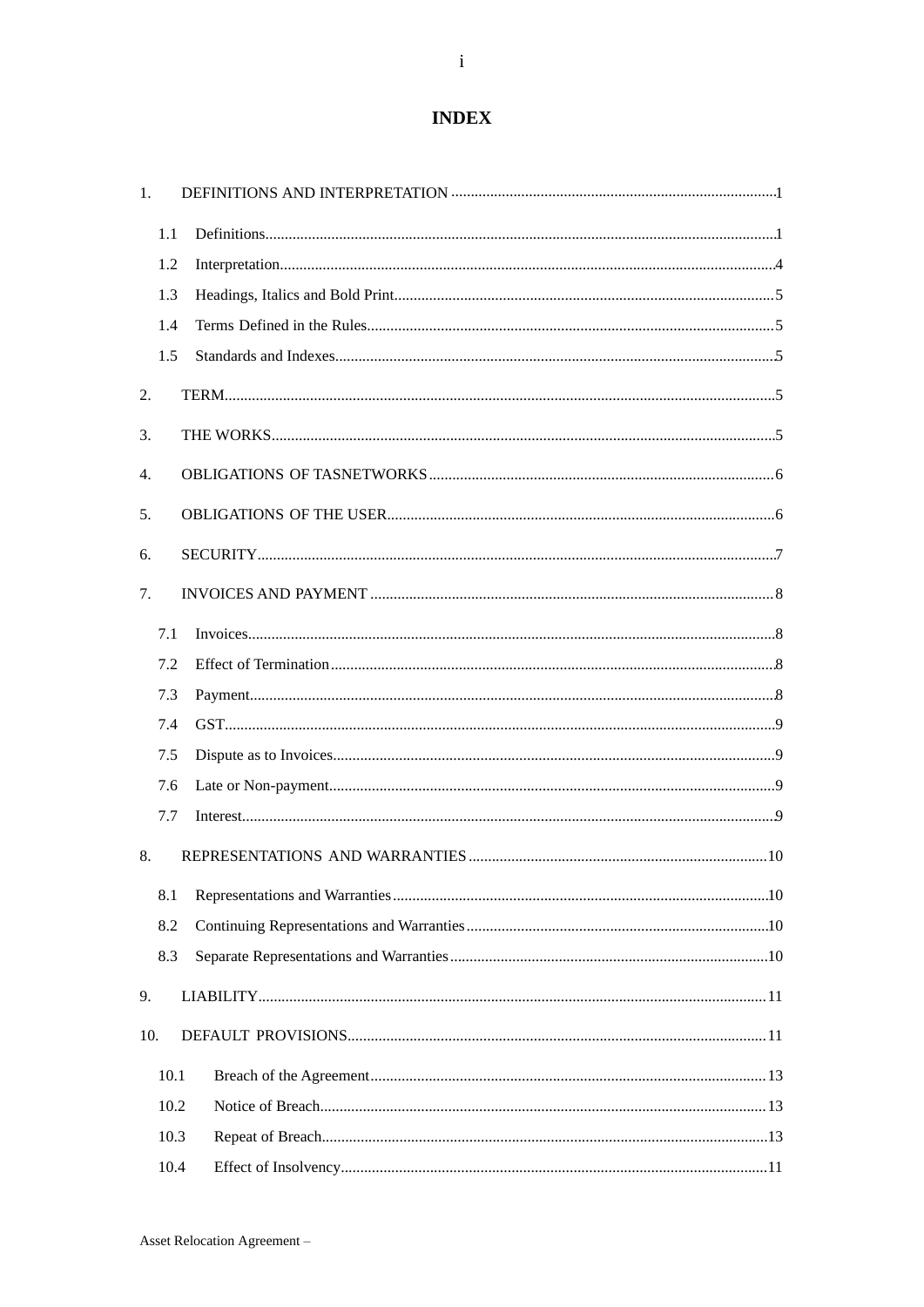| 10.5  |                   |  |
|-------|-------------------|--|
| 11.   |                   |  |
| 11.1  |                   |  |
| 11.2  |                   |  |
| 11.3  |                   |  |
| 12.   |                   |  |
| 13.   |                   |  |
| 13.1  |                   |  |
| 13.2  |                   |  |
| 13.3  |                   |  |
| 13.4  |                   |  |
| 14.   |                   |  |
| 14.1  |                   |  |
| 14.2  |                   |  |
| 14.3  |                   |  |
| 15.   |                   |  |
| 15.1  |                   |  |
| 15.2  |                   |  |
| 15.3  |                   |  |
| 15.4  |                   |  |
| 15.5  |                   |  |
| 15.6  |                   |  |
| 15.7  |                   |  |
| 15.8  |                   |  |
| 15.9  |                   |  |
| 15.10 |                   |  |
|       | <b>SCHEDULE 1</b> |  |
|       | <b>SCHEDULE 2</b> |  |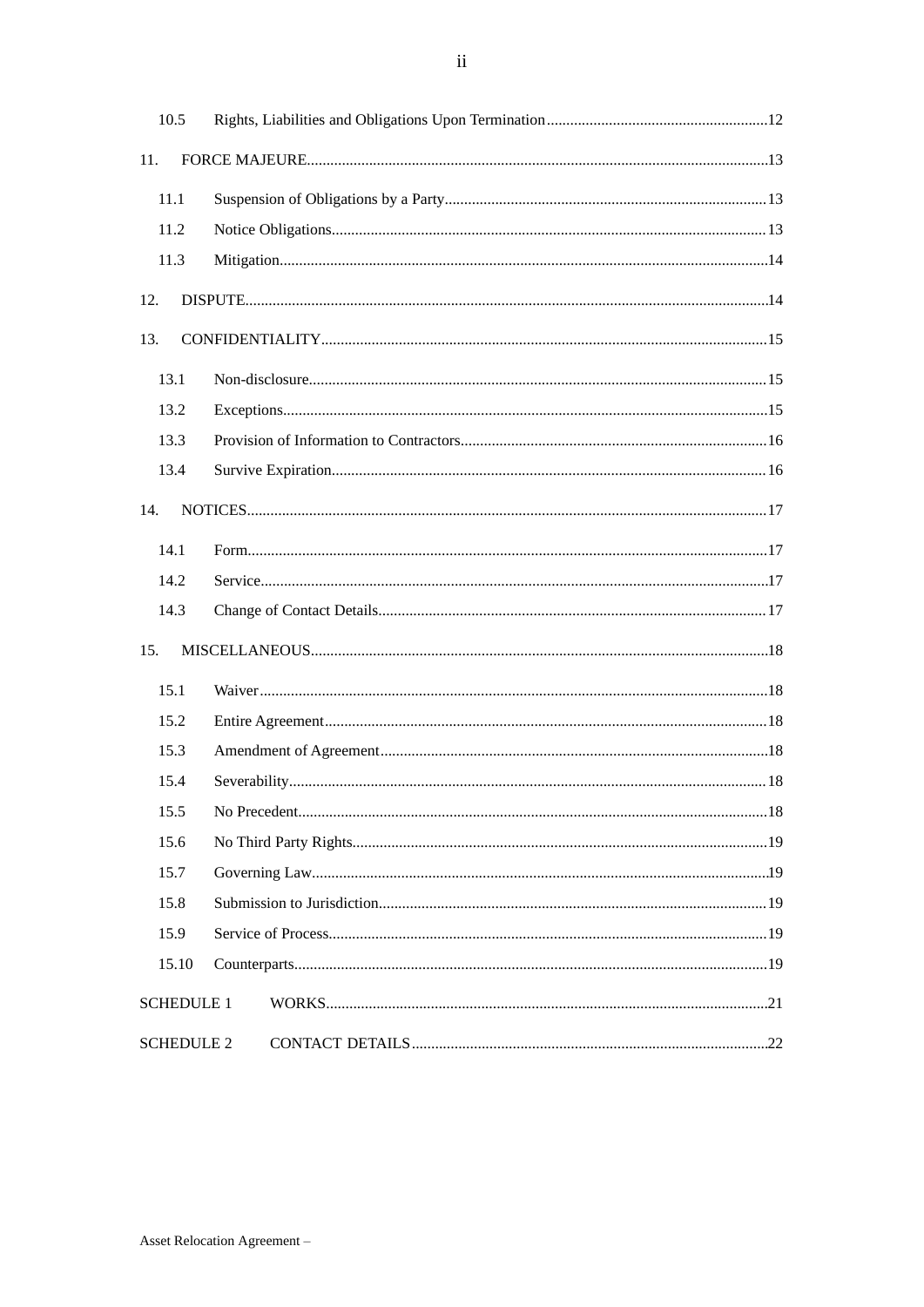## **AGREEMENT** made the day of 2018

## **PARTIES**

## **Tasmanian Networks Pty Ltd**

ABN 24 167 357 299

of 1-7 Maria Street, Lenah Valley, Tasmania, 7008

("TasNetworks")

## **and**

[insert] ABN **[**insert**]** of **[**insert**]** ("User")

# **RECITALS**

- A. TasNetworks owns and operates the electricity transmission system in Tasmania.
- B. User owns and operates the [insert].
- C. TasNetworks provides *[insert services provided to the User]*
- D. User requests TasNetworks to relocate the *dedicated connection assets* due to [insert reason].
- E. In order to facilitate the relocation of the *dedicated connection assets* the User has agreed to fund the relocation as set out in this agreement.

In consideration of, among other things, the mutual promises contained in this agreement, the parties agree:

# 1. DEFINITIONS AND INTERPRETATION

## 1.1 Definitions

In this agreement, except in so far as the contrary intention appears:

*Authority* means any government or regulatory department, body, instrumentality, Minister of the Crown, agency or other authority, or any body which is the successor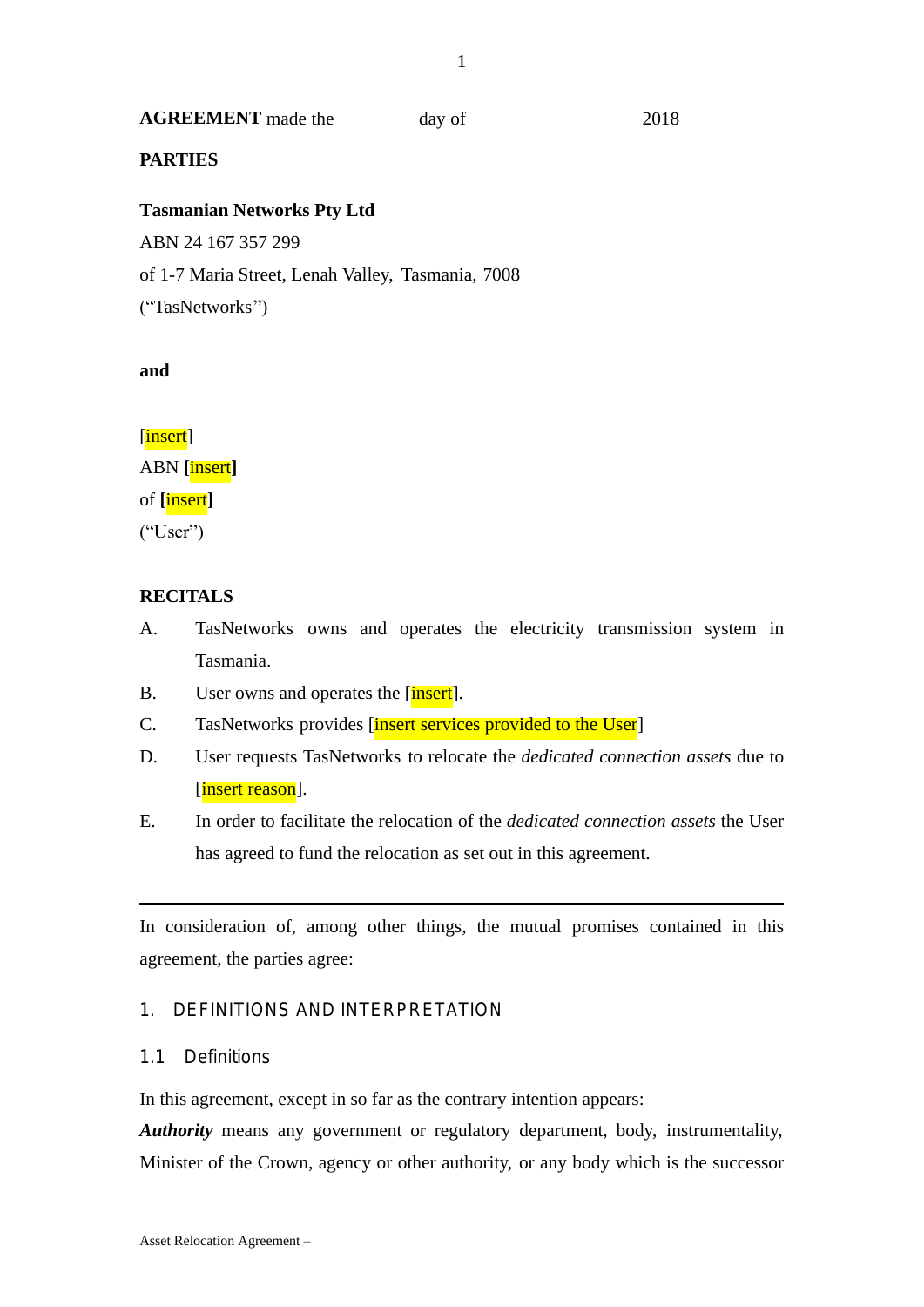to the administrative responsibilities of such department, body, instrumentality, Minister of the Crown, agency or other authority (but does not include the parties unless acting as *System Operator*);

*business day* means any day except a Saturday, Sunday or public holiday in Hobart; *cash rate* means the cash rate (also known as the interbank overnight rate), recorded to two decimal places, as set by the Reserve Bank of Australia provided that if the *cash rate* cannot be so determined, then *cash rate* will mean such rate as may be determined in accordance with the dispute resolution procedure in this agreement; *commencement date* means the date of execution of this agreement;

*defaulting party* has the meaning given in clause 10.1;

*dispute* means any dispute or difference of opinion between the parties or the absence of agreement between them about a matter under or arising out of this agreement; *final sums* means the total amount payable by the User under this agreement being the aggregate of:

## (a) *TasNetworks' costs*;

- (b) a sum equal to the reasonable costs of removing any TasNetworks assets and of making good the remaining *plant* following such removal; and
- (c) interest on any such amounts from the date they were paid by TasNetworks to the date of TasNetworks' invoice at the *cash rate* for each relevant *day* plus 2% calculated on a daily compounding basis and assuming a 365 *day* year,

less any amounts paid by the User, or acknowledged to have been paid by the User, pursuant to clause 6 of this agreement;

*force majeure event* means an event which occurs and is beyond a party's reasonable control that prevents it performing or observing its obligations under this agreement including, but not limited to;

- (a) any industrial or labour dispute which the party can demonstrate:
	- (i) involves persons other than the employees of the party; and
	- (ii) was not caused or induced by the acts or omissions of the party;
- (b) natural disasters;
- (c) landslide, flood, cyclone, earthquake, storm, lightning strike, severe and abnormal weather condition, electro-magnetic radiation storm, explosion or fire;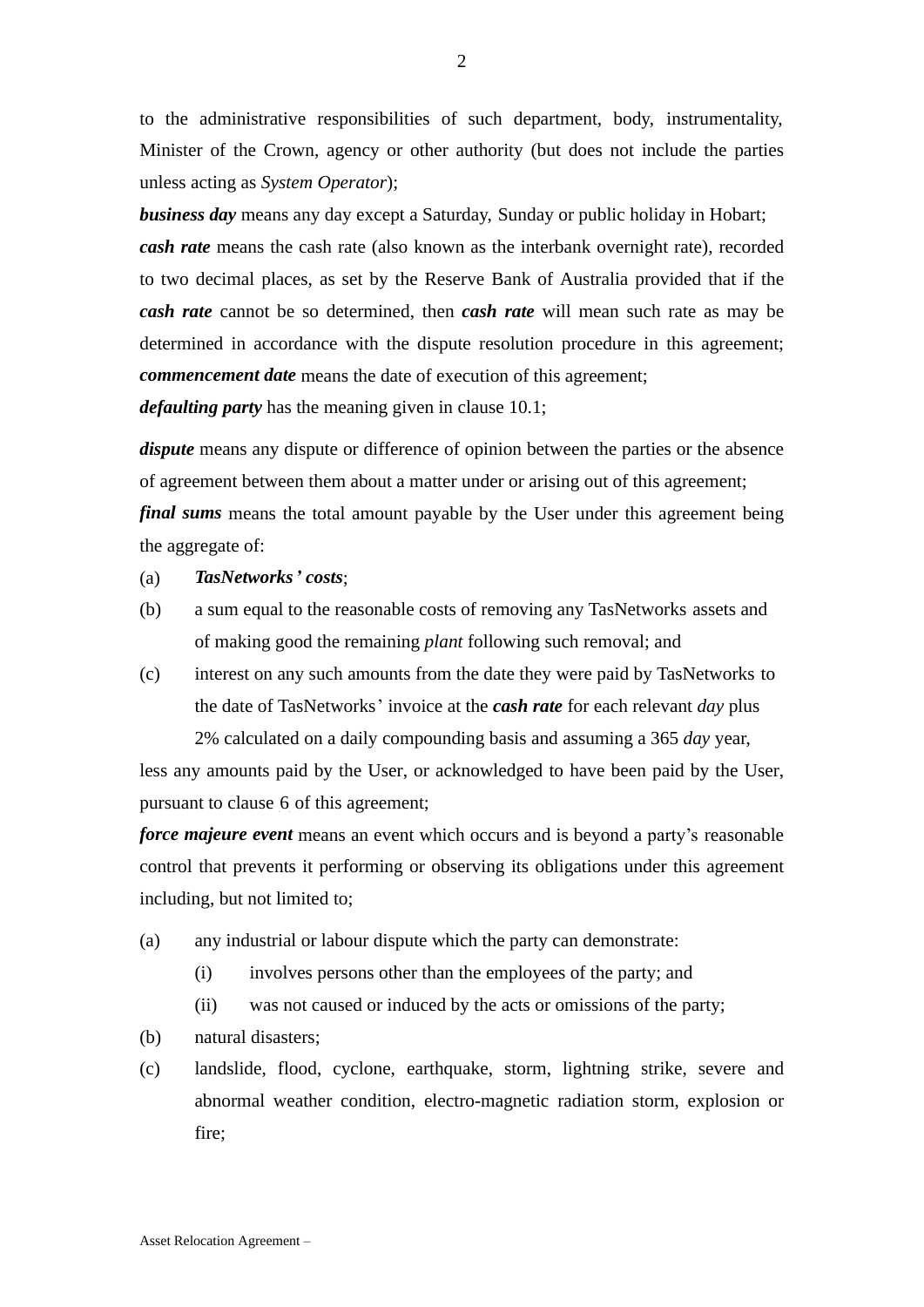- (d) an act of war, terrorism, riot, civil commotion, malicious damage, sabotage or revolution; or
- (e) an act or omission of another person (including an *Authority*) who is not under the control of the notifying party;

*GST* means a goods and services tax imposed under *A New Tax System (Goods and Services Tax) Act 1999* and related legislation;

*Law* means:

- (a) those principles of law or equity established by decisions of courts;
- (b) statutes, regulations or by-laws of the Commonwealth of Australia, the State of Tasmania or an *Authority* which have the force of law;
- (c) the Constitution of the Commonwealth of Australia;
- (d) the *Rules* and any authorisation, including conditions, provided by an *Authority* in respect thereof which have the force of law;
- (e) binding requirements and mandatory approvals, including conditions, of the Commonwealth of Australia, the State of Tasmania or an *Authority* which have the force of law; and
- (f) guidelines of the Commonwealth of Australia, the State of Tasmania or an *Authority* which have the force of law;

*Rules* means the National Electricity Rules;

*TasNetworks' costs* means all of TasNetworks' internal and external costs (both actual and committed, provided that such costs are not able to be avoided or reduced (for example, by terminating a contract), and including cost of debt), expenses, profit margin, overhead, project management costs and expenses (including any sub-contractor costs, consultant fees, out of pocket expenses and, where applicable, costs in respect of, or arising from, the termination by TasNetworks or any third party of any contract for or relating to the carrying out of any *works*) incurred by TasNetworks (or a related body corporate as defined in the *Corporations Act 2001* (Cth)) in undertaking any activities associated with the *works*;

*wilful default* means intentional or reckless acts or omissions in breach of this agreement; and

*works* means the works set out in Schedule 1to this agreement.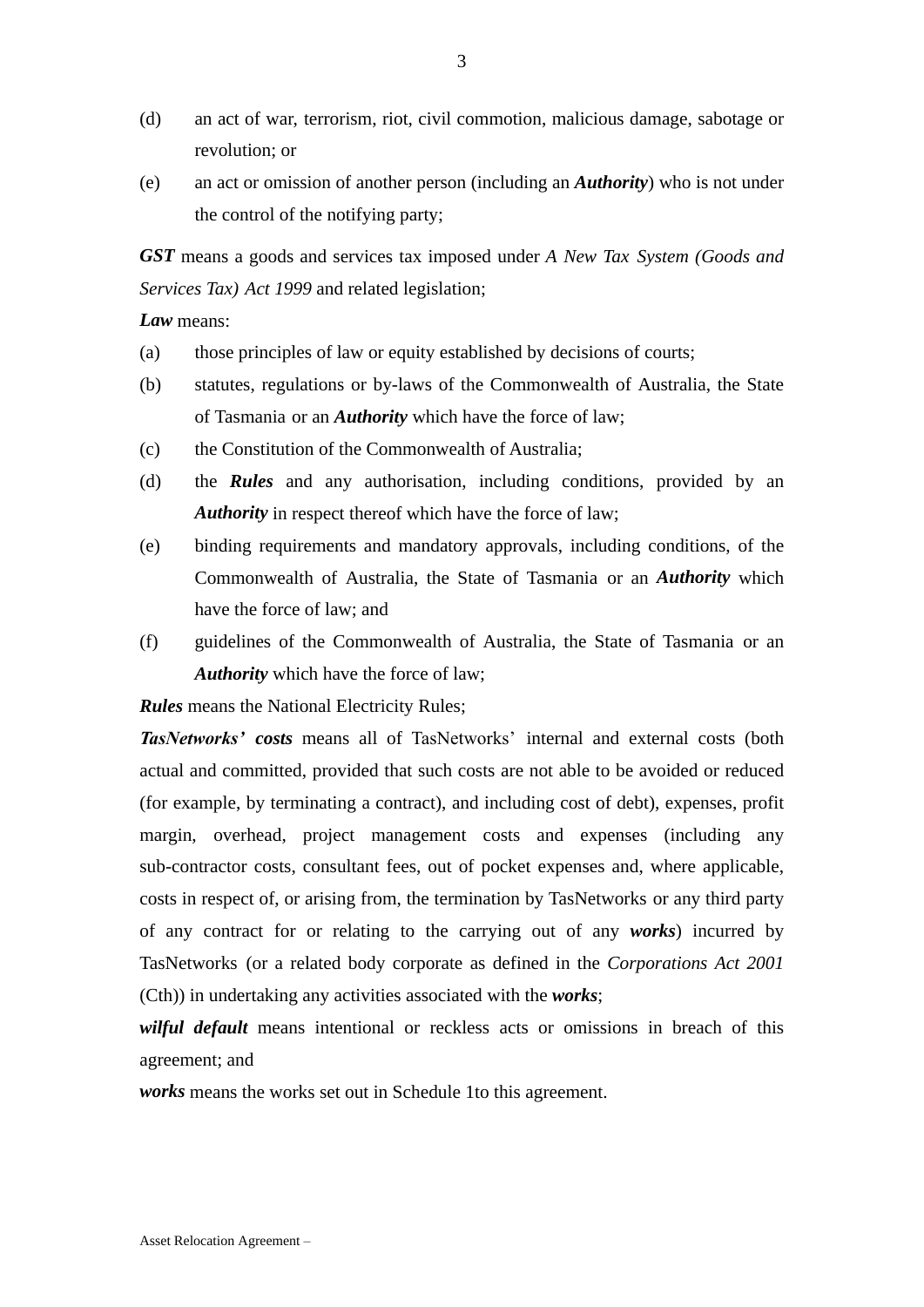#### 1.1 Interpretation

In this agreement unless the contrary intention appears:

- (a) a reference to a recital, clause, party, paragraph, Schedule or attachment is a reference to a recital, clause, party, paragraph, Schedule or attachment to, this agreement and references to this agreement include any Schedule or attachment;
- (b) a reference to this agreement, any other agreement or instrument or any provision of any of them includes any amendment, variation or replacement of that agreement, instrument or provision;
- (c) a reference to an *applicable regulatory instrument*, *Australian Standard* or published index includes regulations and other instruments under, and consolidations, amendments, re-enactments, extensions or replacements, as applicable, of the same;
- (d) a reference to a thing (including, an amount) is a reference to the whole or any part of it;
- (e) the singular includes the plural and vice versa;
- (f) the word "person" includes a natural person, firm, body corporate, partnership (whether limited or otherwise), joint venture, trust, an unincorporated association and any *Authority*;
- (g) a reference to a person includes a reference to the person's executors, administrators, successors, and permitted assigns;
- (h) if a period of time is specified and the period dates from a given day or the day of an act or event, it is to be calculated exclusive of that day and, if a period of time is specified as commencing on a given day or the day of an act or event, it is to be calculated inclusive of that day;
- (i) a reference to a day is a reference to a period of time commencing at midnight and ending the following midnight;
- (j) a reference to a month is a reference to a calendar month;
- (k) if a term is defined in this agreement other parts of speech and grammatical forms of that term have corresponding meanings; and
- (l) the word "includes" in any of its forms is not a word of limitation.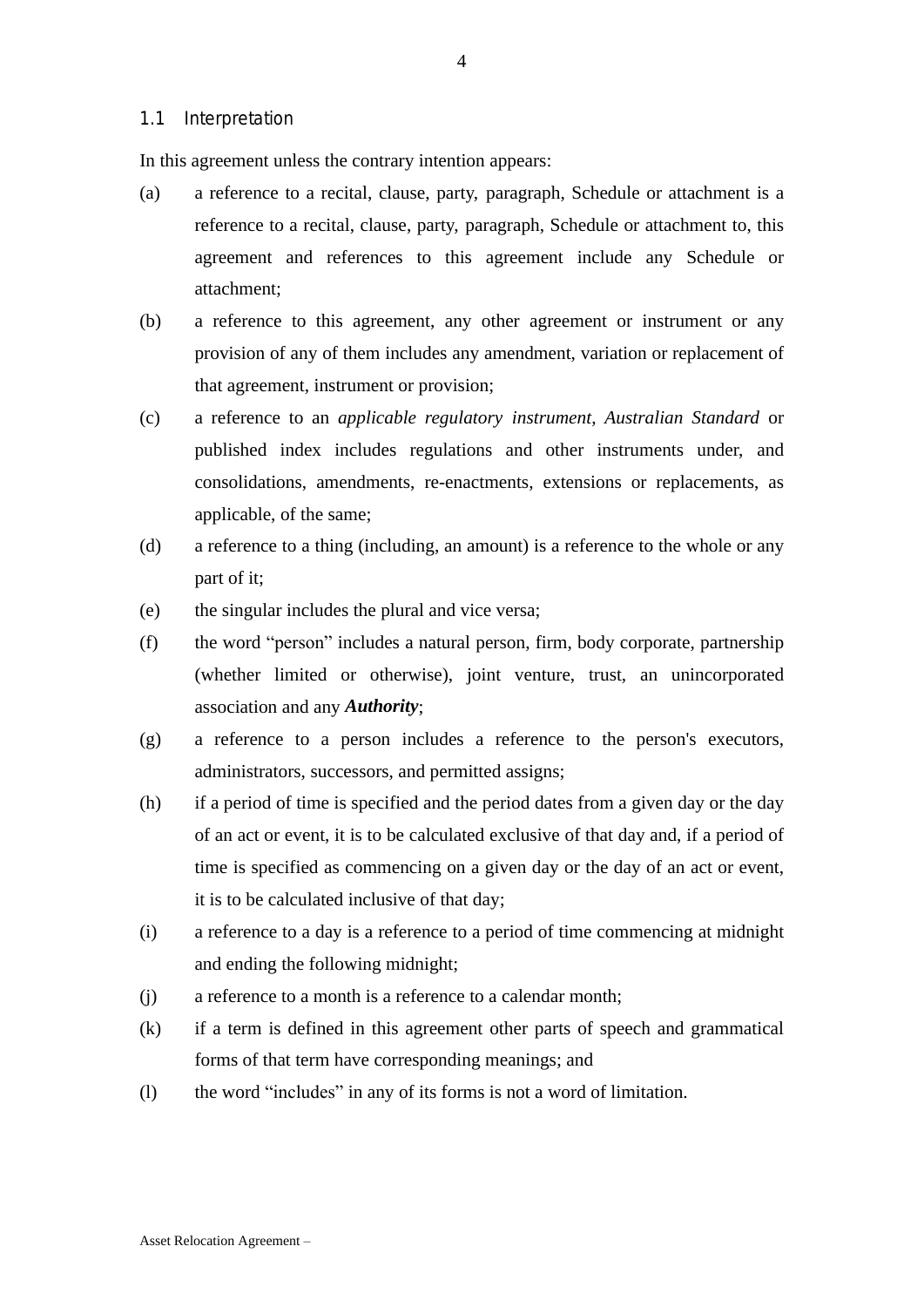- 1.1 Headings, Italics and Bold Print
- (a) Headings in this agreement are included for convenience only and do not affect the interpretation of this agreement.
- (b) Italics used to identify terms defined in the *Rules* and bold italics used to identify terms defined in this agreement form part of this agreement, however if a term so defined is not identified by italics or bold italics that fact is to be disregarded in deciding whether or not to apply the definition.

### 1.1 Terms Defined in the Rules

Where a term defined in the *Rules* in general terms is used in this agreement it will be interpreted in its context within this agreement to refer specifically to assets and services relevant to this agreement.

#### 1.2 Standards and Indexes

Where an *Australian Standard* or published index referred to in this agreement ceases to exist a replacement standard or index agreed by the parties to have the same purpose will be substituted for that standard or index.

## 2. TERM

This agreement commences on the *commencement date* and unless terminated earlier by a party pursuant to the terms of the agreement expires on the date on which all amounts payable under clause 7 have been paid.

#### 3. THE WORKS

- (a) The *works* required to be carried out in order to relocate or alter TasNetworks' assets to facilitate the [insert] are set out in Schedule 1 to this agreement.
- (b) If at any time prior to the completion of the *works* it is necessary for TasNetworks or in its reasonable discretion TasNetworks wishes to make any addition to or omission from or amendment to the *works* TasNetworks must notify the User in writing of such addition, omission or amendment. Subject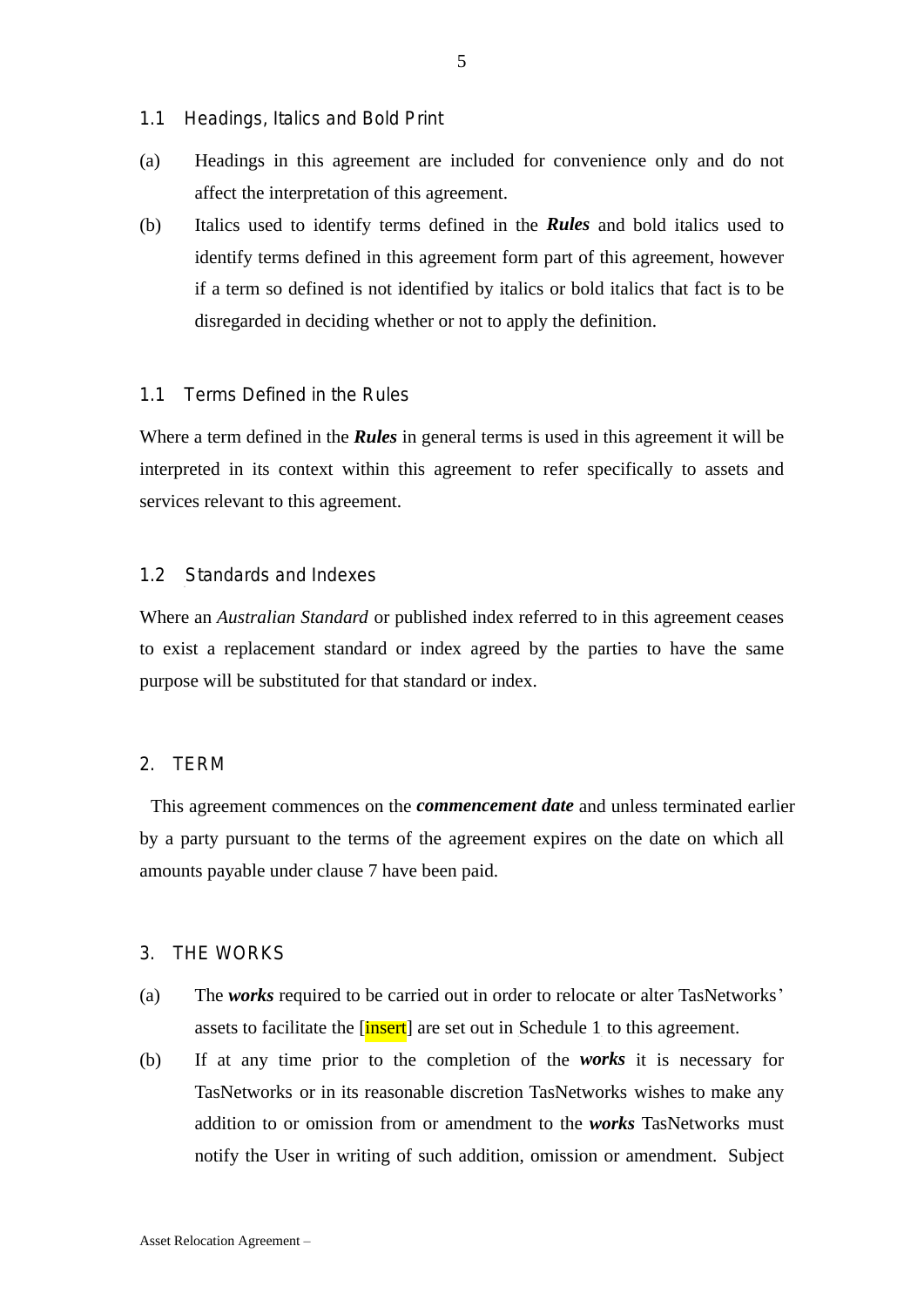6

to the User giving its written agreement to the changes (such agreement not to be unreasonably withheld), Schedule 1 to this agreement will be automatically amended to reflect the change.

# 4. OBLIGATIONS OF TASNETWORKS

- (a) TasNetworks will be responsible for the project management of the *works*.
- (b) TasNetworks will direct appoint its preferred contractor to undertake the *works*.
- (c) TasNetworks will use reasonable endeavours to ensure that the *works* are properly done and completed by **[insert date]**.

# 5. OBLIGATIONS OF THE USER

The User agrees to do all things that are reasonable to assist TasNetworks in performing its obligations under this agreement (including giving reasonable assistance to TasNetworks and its contractors to gain access to relevant property) as and when requested to do so by TasNetworks for the purposes of performing its obligations under this agreement.

# 6. SECURITY

- (a) User must provide and maintain security for by way of a bank guarantee for the amount of  $5$  insert], which bank guarantee must, at all times be:
	- (i) given by an Australian bank (lawfully carrying on business under the *Banking Act 1959* (Cth)) that meets the requirements of TasNetworks' Credit Risk Management Policy and which Australian bank is otherwise acceptable to TasNetworks;
	- (ii) an irrevocable and unconditional commitment by the Australian Bank to pay, without enquiry or reference to User, the amount demanded by TasNetworks, without set-off or counterclaim, up to the amount of the [\$insert];
	- (iii) issued from a branch of the issuing Australian bank in Hobart and provide for presentation and payment at that branch; and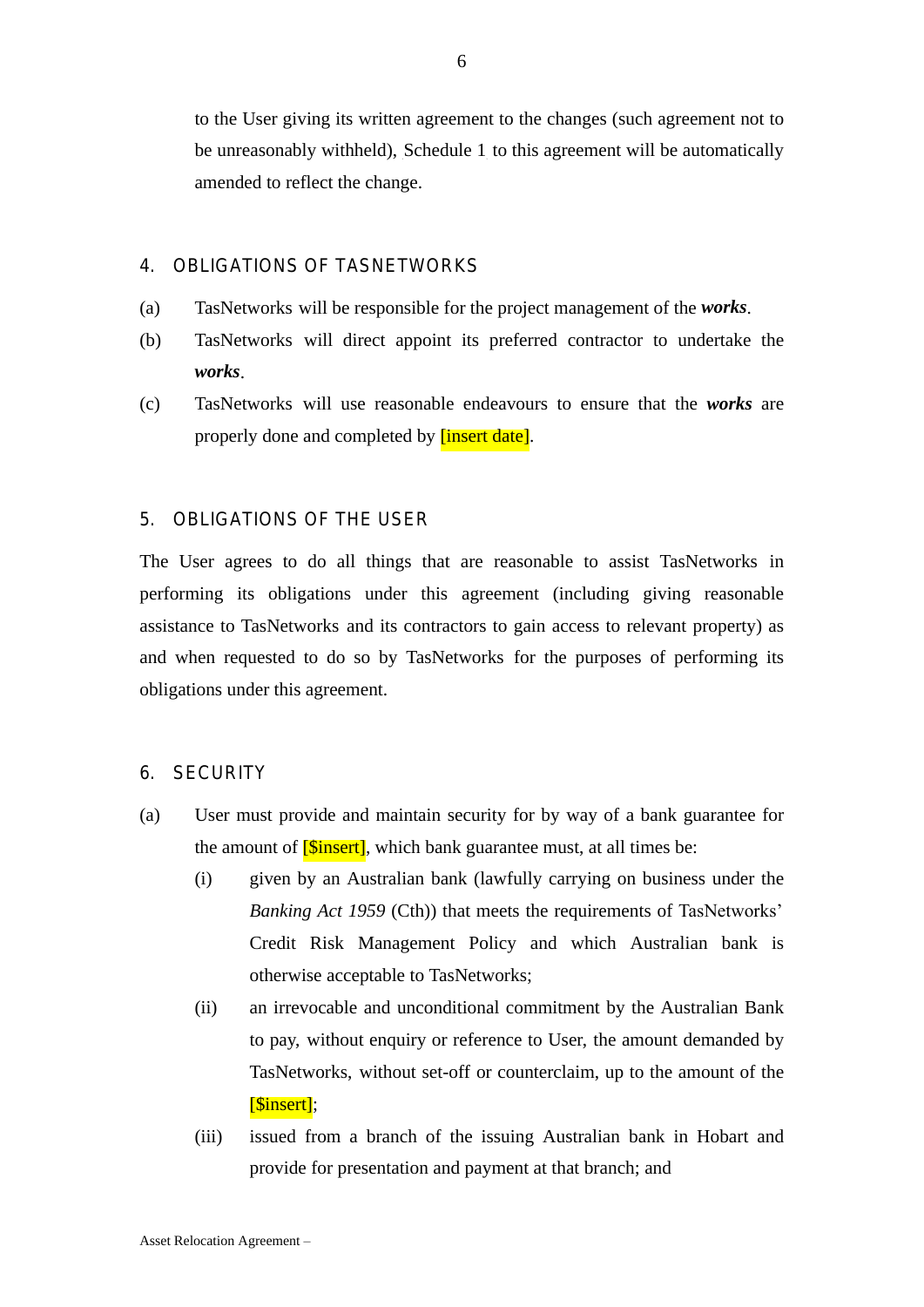- (iv) otherwise on terms acceptable to TasNetworks.
- (b) Where any security provided in accordance with clause 6 has an expiry date:
	- (i) User must, not later than 60 *business* days before that expiry date, provide TasNetworks with the proposed form of User's replacement security;
	- (ii) TasNetworks must, not more than 20 *business days* after receipt of the proposed form of User's replacement security*,* advise User whether or not the proposed form of security is acceptable;
	- (iii) User must provide TasNetworks with replacement security in a form acceptable to TasNetworks not less than 30 *business days* before that expiry date; and
	- (iv) If User fails to provide replacement security in accordance with this clause 6 (b) , then TasNetworks may, without notice or reference to User, draw down or call upon the security for the full amount secured.
- (c) If TasNetworks draws or calls on a security in accordance with clause  $6(b)(iv)$ , and User provides TasNetworks with security which complies with this clause 6 , then TasNetworks must within 10 business days after written request by User, pay to the User (or as it directs) the amount which TasNetworks has drawn down or called upon.
- (d) If User does not pay any amount invoiced by TasNetworks in accordance with this agreement within 5 business days after the amount has become due and payable, TasNetworks may, without notice or reference to User, draw down or call upon the security as payment of that amount.
- (e) TasNetworks may have recourse to the security without notice to User at any time TasNetworks reasonably claims that User has money owing to TasNetworks in connection with this agreement, including any claims that it is entitled to:
	- (i) the payment of monies; or
	- (ii) reimbursement of any monies paid to others in connection with this agreement.
- (f) The obligations in this clause 6 will survive termination or expiry of this agreement.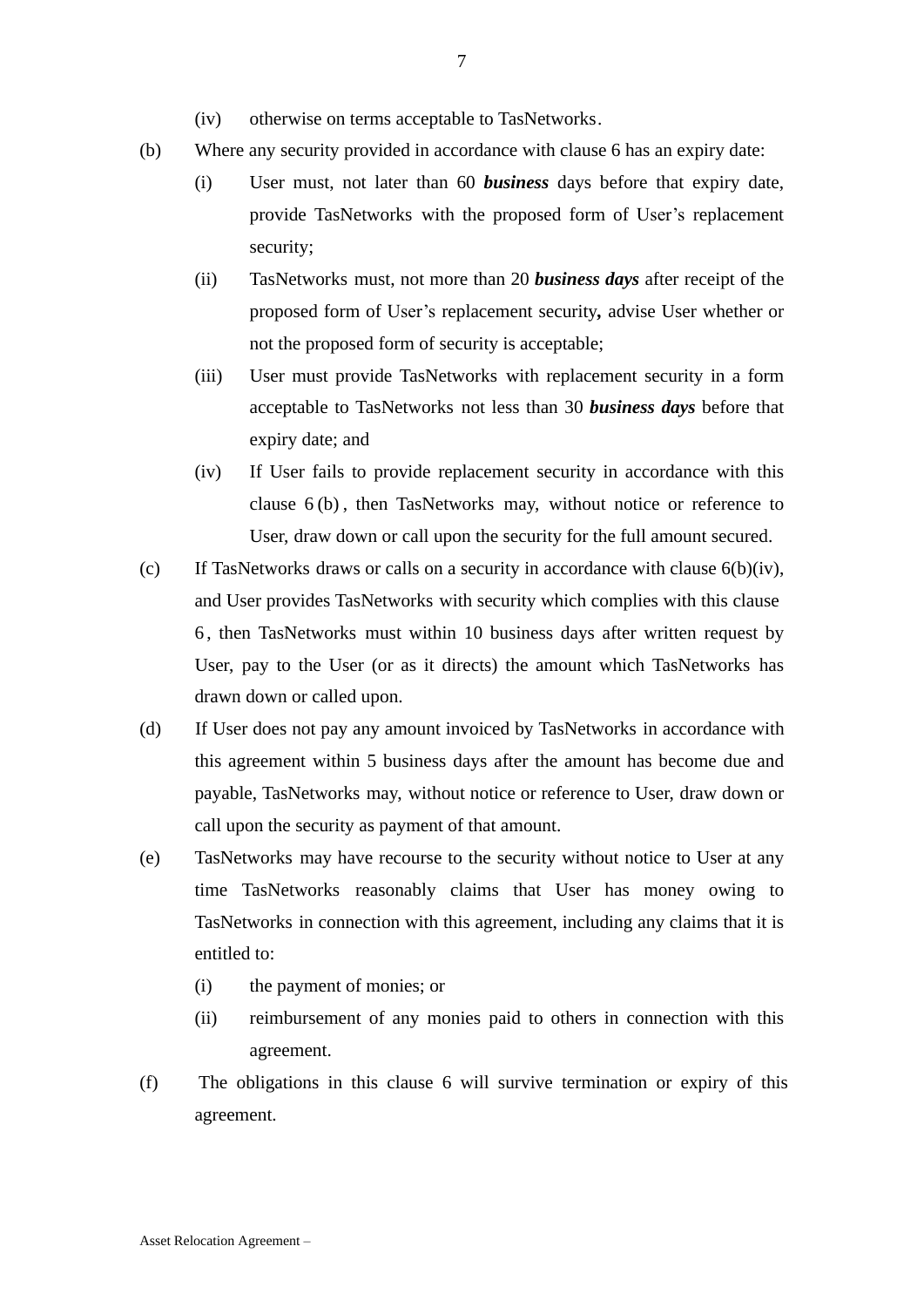## 7. INVOICES AND PAYMENT

#### 7.1 Invoices

TasNetworks will issue monthly tax invoices with respect to *TasNetworks' costs* and the User must pay those invoices in accordance with clause 7.3.

### 7.2 Effect of Termination

- (a) Upon termination under clauses 10 TasNetworks will, as soon as reasonably possible, and acting reasonably, determine in accordance with this agreement, the total of the *final sums* and advise User of that amount and the basis of its calculation; and
- (b) Where TasNetworks determines the total of the *final sums* in accordance with clause  $7.1(a)$  and that amount is positive then:
	- (i) TasNetworks must render an invoice for the amount; and
	- $(i)$  the User must pay the invoice in accordance with clause 7.3;
- (c) Where TasNetworks determines the total of the *final sums* in accordance with clause  $7.1(a)$  and that amount is negative then TasNetworks must:
	- (i) issue an adjustment note for that amount; and
	- (ii) TasNetworks must promptly issue the User a refund for that amount.
- $(d)$  The obligations in this clause  $7$  will survive termination.
- 7.1 Payment
- (a) Subject to clause  $\overline{7.5}$  User agrees to pay all invoices properly issued to it by TasNetworks in accordance with clause 7.1
- (b) All payments by User to TasNetworks must be:
	- (i) for the full amount of each invoice including *GST*;
	- (ii) electronically transferred into an account or accounts nominated by TasNetworks;
	- (iii) transferred to the nominated account or accounts by 4.00 pm on the tenth *business day* after receipt of the invoice;
	- (iv) without set-off or counterclaim; and
	- (v) without any deduction or withholding.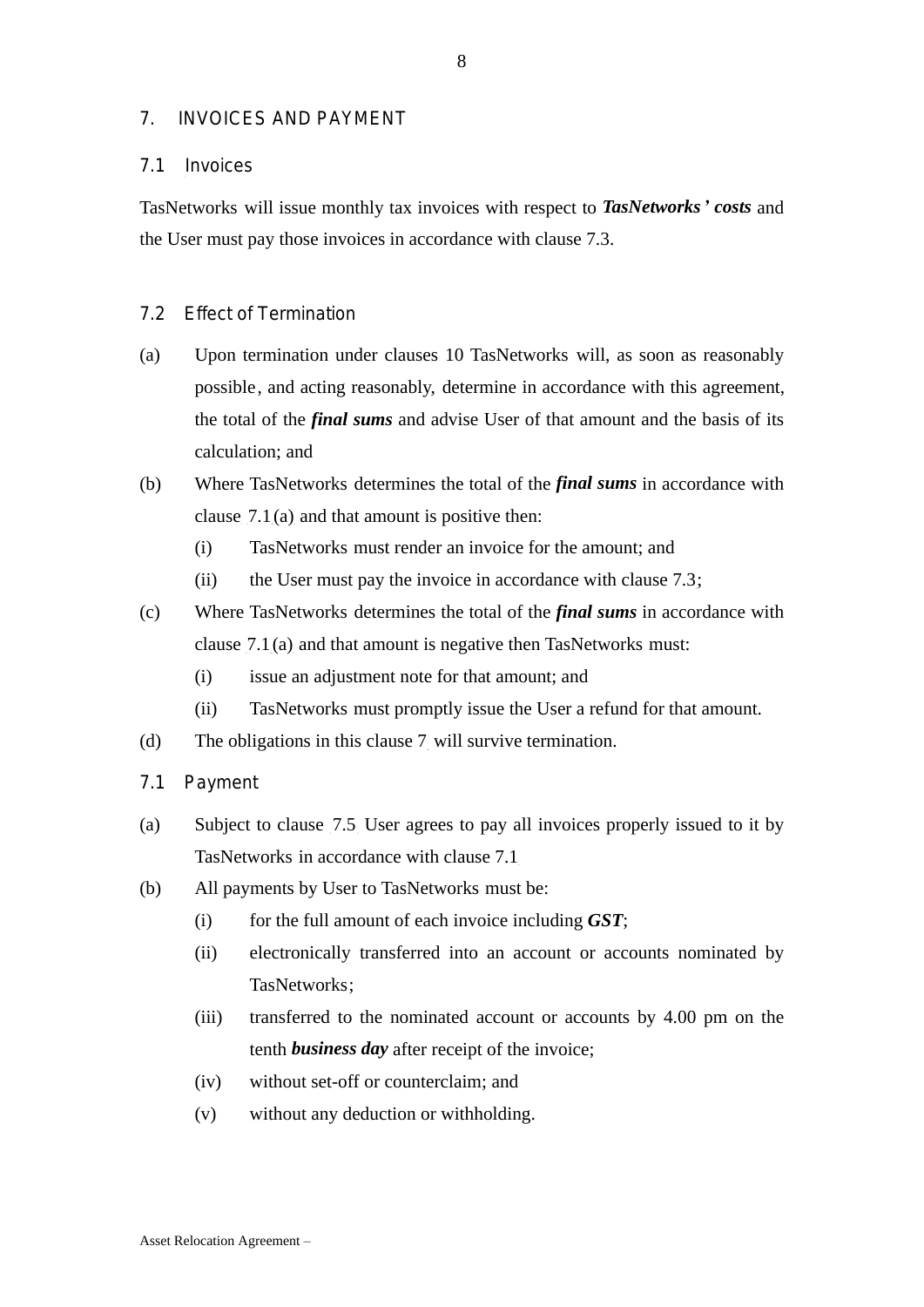- 7.1 GST
- (a) Unless expressly stated otherwise amounts payable under this agreement are exclusive of *GST*.
- (b) Subject to TasNetworks' invoice being in a form which satisfies the requirements of the *GST* legislation for a valid tax invoice the User agrees to pay to TasNetworks at the same time and in the same manner as the amount specified in the invoice an additional amount on account of the amount of TasNetworks *GST* liability in respect of the service covered by the invoice.

#### 7.1 BDispute as to Invoices

If User in good faith (acting reasonably and for genuine reasons) considers that there is a manifest error on the face of an invoice, then provided it has notified TasNetworks of the error prior to the date for payment of a tax invoice, User may pay TasNetworks such amount as it considers to be due and payable, and refer the balance to TasNetworks for TasNetworks' consideration. If TasNetworks disputes User's assessment of the tax invoice, the provisions of clause 12 (Dispute Resolution) will apply.

#### 7.2 Late or Non-payment

If a party fails to make a payment in accordance with clause 7.3 then that party must pay interest on the amount for the period from the date the payment is due until the date of payment calculated in accordance with clause 7.7.

## 7.3 Interest

Interest payable under this agreement will:

- (a) accrue daily for each relevant *day* at the rate that is the aggregate of the *cash rate* and:
	- $(i)$  2% per annum in the case of interest referred to in clause 7.6; and
	- (ii) 0% in all other cases; and
- (b) be calculated on the basis of the actual number of *days* elapsed and assuming a 365 *day* year; and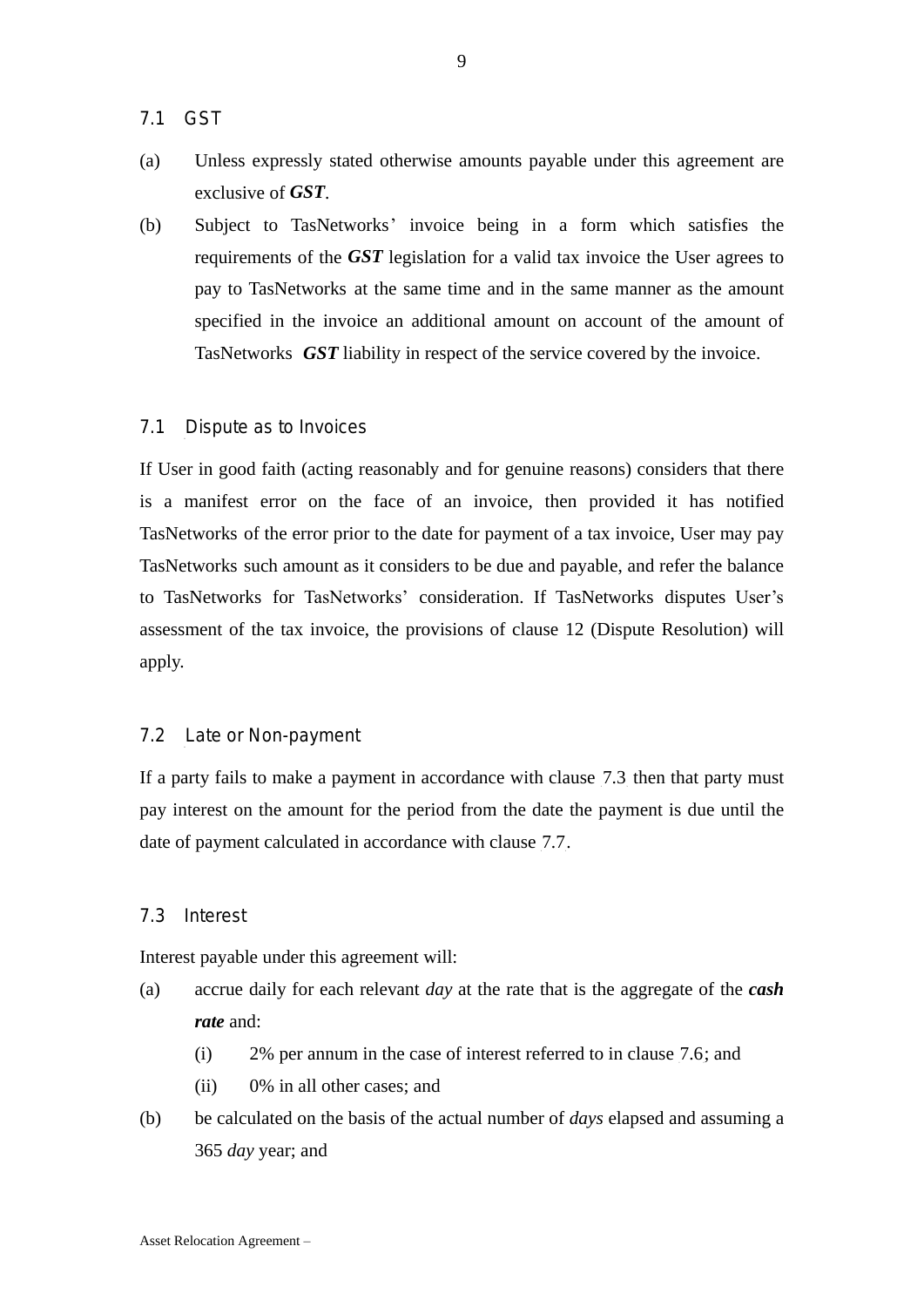(c) be compounded at monthly intervals.

#### 8. REPRESENTATIONS AND WARRANTIES

#### 8.1 Representations and Warranties

As at the *commencement date*, each party represents and warrants to the other party that:

- (a) it is duly formed and validly existing under the laws of Tasmania;
- (b) it has the power to execute this agreement and to perform its obligations under this agreement and has taken all necessary action to authorise such execution and performance;
- (c) the execution and performance of this agreement does not violate, breach, conflict with or result in a contravention of any law applicable to it in relation to this agreement, any provision of its constitutional documents, any order or judgment of any court or *Authority* applicable to it or any of its assets or any contractual restriction binding on or affecting it or any of its assets; and
- (d) all licences that are required of it with respect to this agreement have been obtained and are in full force and effect and all conditions of such licences have been complied with, and if any further licences are required after the *commencement date*, each party agrees to assist the party required to obtain such licences to do so.

#### 8.1 Continuing Representations and Warranties

The representations and warranties given in clause 8.1 are continuing representations and warranties, and will not merge on, and will remain in full force and effect after, the *commencement date*.

#### 8.2 Separate Representations and Warranties

Each representation and warranty given in clause 8.1 is to be treated as a separate representation and warranty in respect of each statement made and the interpretation of any statement made is not restricted by any reference to or inference from any other statement.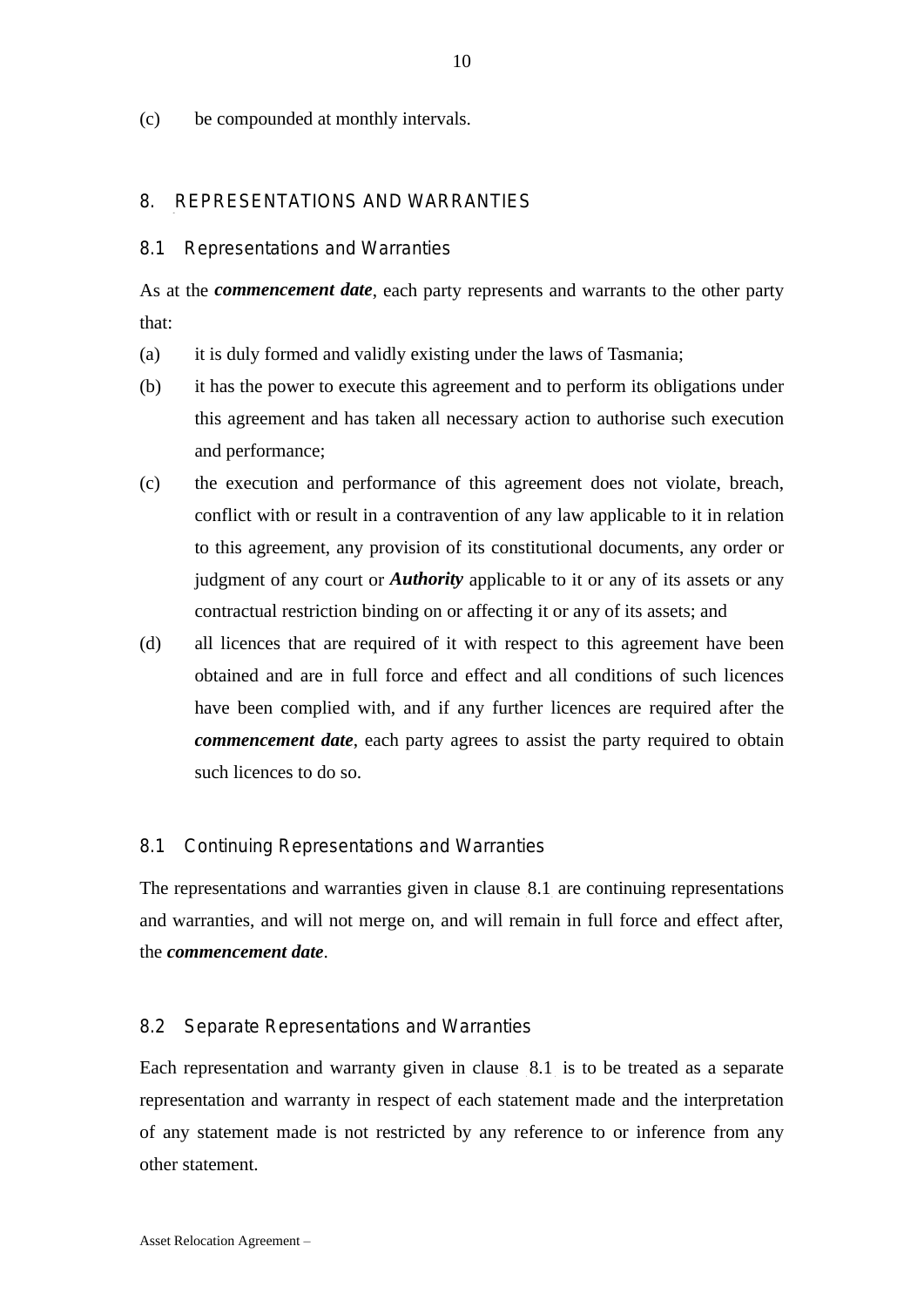## 9. LIABILITY

- (a) To the maximum extent permitted by law, in no event or circumstance shall TasNetworks be liable to the other party for loss or damage arising out of this agreement, whether for direct or consequential loss or damage of any type (including as a result of negligence) except where such loss or damage is caused by a negligent act or omission of TasNetworks, in which case TasNetworks' liability to the other party will be limited to damages for death or personal injury to the representatives of the other party.
- (b) Each party's liability under this agreement shall be reduced proportionally by the extent that the negligent act or omission of the other party or the representatives of the other party contributes to the loss or damage.

# 10. DEFAULT PROVISIONS

10.1 Breach of the Agreement

If a party:

- (a) fails to pay any amount payable by that party under this agreement by the due date;
- (b) fails to remedy a breach of a provision of this agreement (other than an obligation to pay money) which is capable of being remedied, within the reasonable time (being not less than 10 *business days*) specified in a notice from a party requiring remedy of the breach; or
- (c) breaches a provision of this agreement in a manner which is incapable of remedy, and fails to provide to the party requiring remedy of the breach, within 5 *business days* of demand, a written undertaking not to repeat the breach;

then, as between that party (the "*defaulting party*") and the party to whom the relevant obligation is owed, the *defaulting party* will be in breach of this agreement.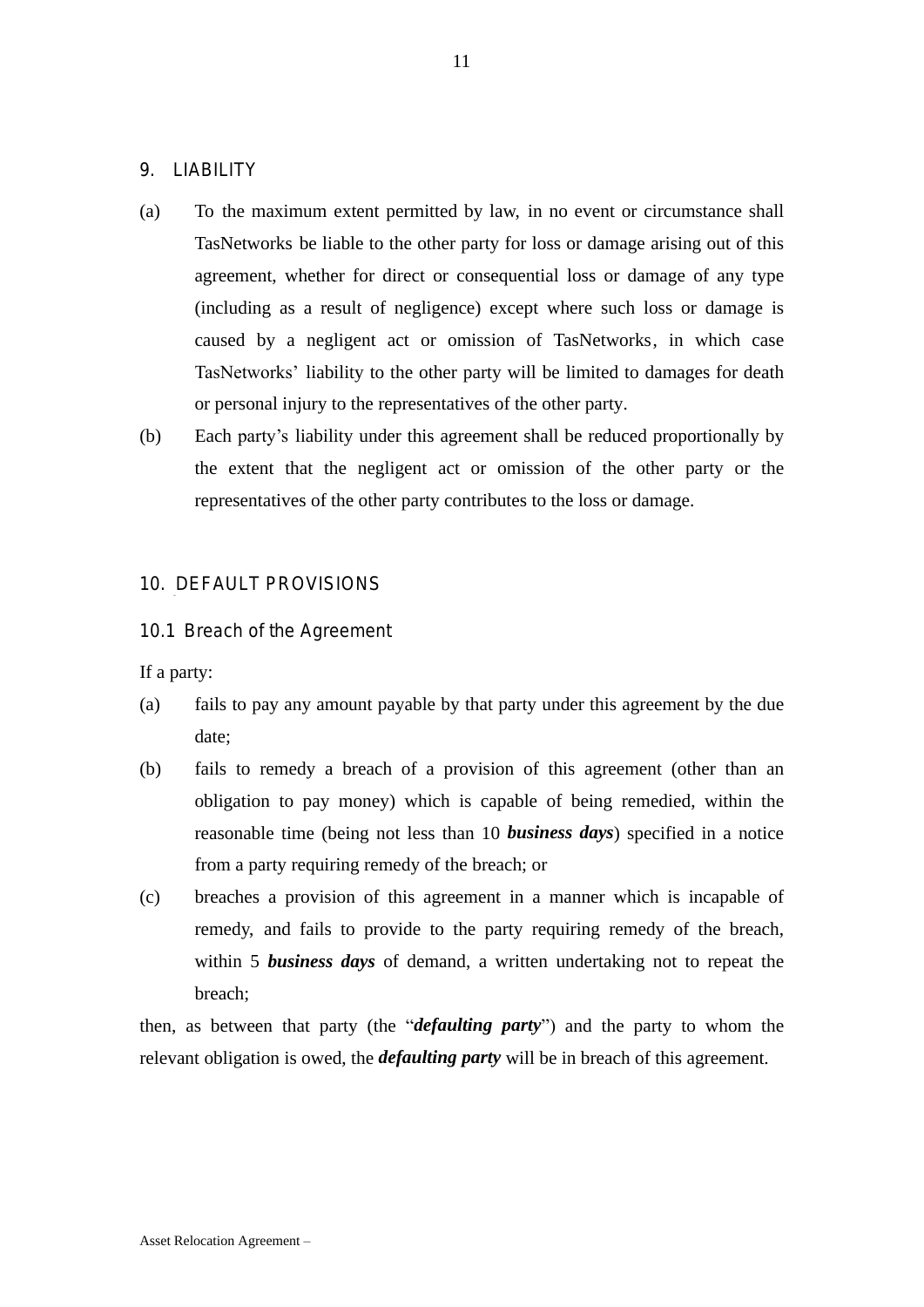10.1 Notice of Breach

If a party is in breach of this agreement under clause 10.1, the party requiring remedy of the breach is entitled to serve notice on the *defaulting party* and, if after the expiration of 5 *business days* from the receipt by the *defaulting party* of the notice, the party requiring remedy of the breach reasonably believes that:

- (a) the *defaulting party* is still in breach of this agreement; and
	- (i) if the breach is capable of being remedied, a remedy is not being diligently pursued; or
	- (ii) if the breach is incapable of being remedied, an undertaking requested under clause  $10.1(c)$  is not provided in the required time;

then the party requiring remedy of the breach may, as between itself and the *defaulting party*:

- (b) suspend the performance of all or part of its obligations under this agreement until it chooses to lift the suspension or the breach is remedied; or
- (c) terminate this agreement (either as an alternative to suspension or during any period of suspension).

#### 10.1 Repeat of Breach

If a party repeats a breach of a provision of this agreement in respect of which it has given a written undertaking not to repeat a breach, then the party to which the undertaking has been given may, as between itself and the *defaulting party*:

- (a) suspend the performance of all or part of its obligations under this agreement until it chooses to lift the suspension or the breach is remedied; or
- (b) terminate this agreement (either as an alternative to suspension or during any period of suspension).

#### 10.1 Effect of Insolvency

If an *insolvency event* occurs with respect to a party:

- (a) that party must immediately notify the other parties that the *insolvency event* has occurred; and
- (b) any other party may, as between itself and the party suffering the *insolvency event*, terminate this agreement at any time by giving notice to the party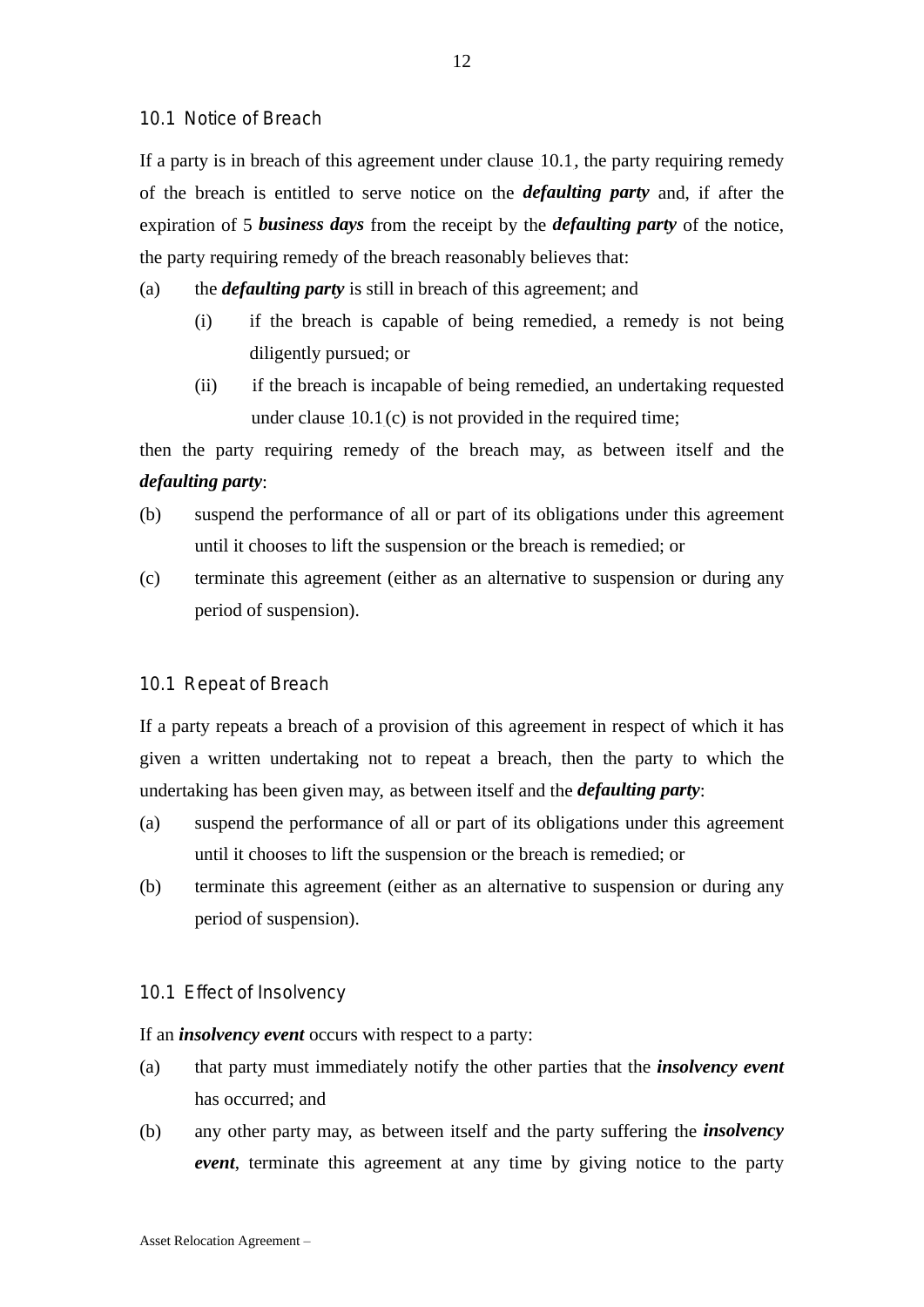suffering the *insolvency event* and the other parties, regardless of whether notice is given under clause  $10.4(a)$ .

# 10.1 Rights, Liabilities and Obligations Upon Termination

Termination of all or part of this agreement for any reason does not affect:

- (a) any rights of a party against another party which:
	- (i) arose prior to the time at which such termination occurred; and
	- (ii) otherwise relates to or may arise at any future time from any breach or non-observance of obligations under this agreement occurring prior to the termination of this agreement; or
- (b) the rights and obligations of the parties under clauses which survive the termination of this agreement, regardless of the reasons for the termination.

## 11. FORCE MAJEURE

## 11.1 Suspension of Obligations by a Party

A party ("the notifying party") may suspend the performance or observance of this agreement (other than accrued monetary obligations) if a *force majeure event* occurs which affects a party, but only to the extent that the performance of the obligation is affected by the *force majeure event*.

# 11.2 Notice Obligations

If a party invokes clause  $11.1$  it must:

- (a) immediately notify the other party;
- (b) as soon as practicable thereafter, but not later than 3 *business days* following the date on which the notifying party became aware of an event under clause 11.1, give particulars to the other party of the event and of the obligations of the notifying party under this agreement which have been, will be or are likely to be affected by the event; and
- (c) keep the other party informed, both at reasonable intervals and upon request by the other party, as soon as practicable following the receipt of that request, of: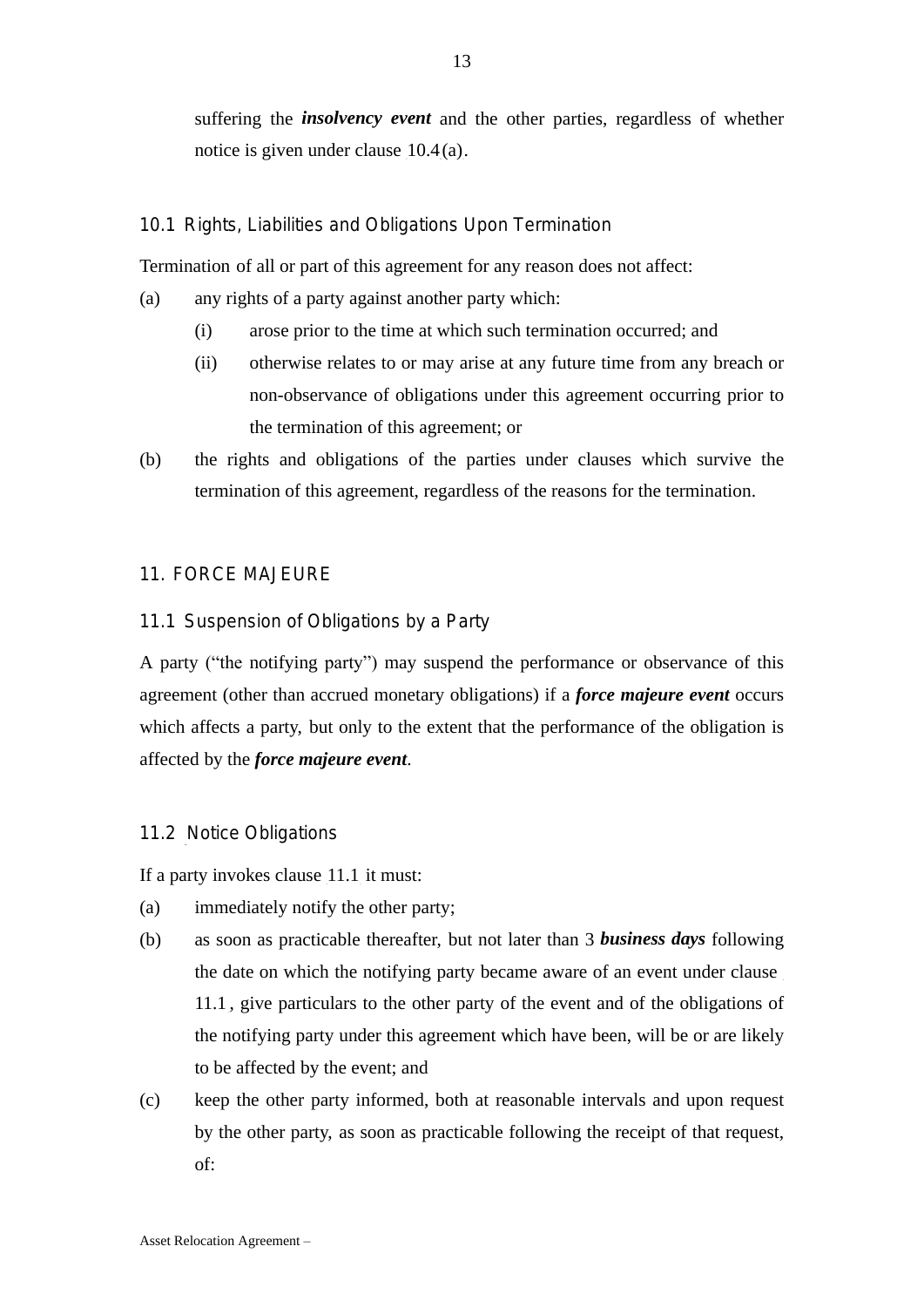- (i) the notifying party's estimate of the likely duration of the event under clause 11.1 and its likely implications on the notifying party's ability to perform its obligations under this agreement;
- (ii) the action taken and the action proposed to be taken to mitigate the effect of the event under clause  $\left[11.1\right]$ ;
- $(iii)$  the cessation of that event under clause  $11.1$  or the successful mitigation or minimisation of the effects of that event; and
- (iv) any other matter which the other parties may reasonably request in connection with the occurrence of the event under clause  $11.1$ .

### 11.1 Mitigation

The party invoking clause  $11.1$  must:

- (a) as soon as practicable after the occurrence of the event under clause  $11.1$ , use its reasonable endeavours to mitigate the effects of the event under clause 11.1 ; and
- (b) use its reasonable endeavours to overcome or remove the event under clause  $11.1.$

#### 12. DISPUTE

.

- (a) If a *dispute* arises the parties shall comply with the provisions of this clause 12
- (b) A party may give to the other party a written notice ("Notice") identifying the matters in *dispute.*
- (c) The parties must meet within 10 *business days* after the Notice has been given and attempt to resolve the *dispute*. Each party must be represented at the meeting by a person who has authority to agree to a resolution of the *dispute*.
- (d) If the *dispute* has not been resolved within 20 *business days* after the Notice has been given, the parties must participate in a mediation of the *dispute* in accordance with the Institute of Arbitrators & Mediators Australia Mediation and Conciliation Rules.
- (e) If the *dispute* has not been resolved within 20 *business days* after the termination of the mediation, the parties may agree to refer the *dispute* to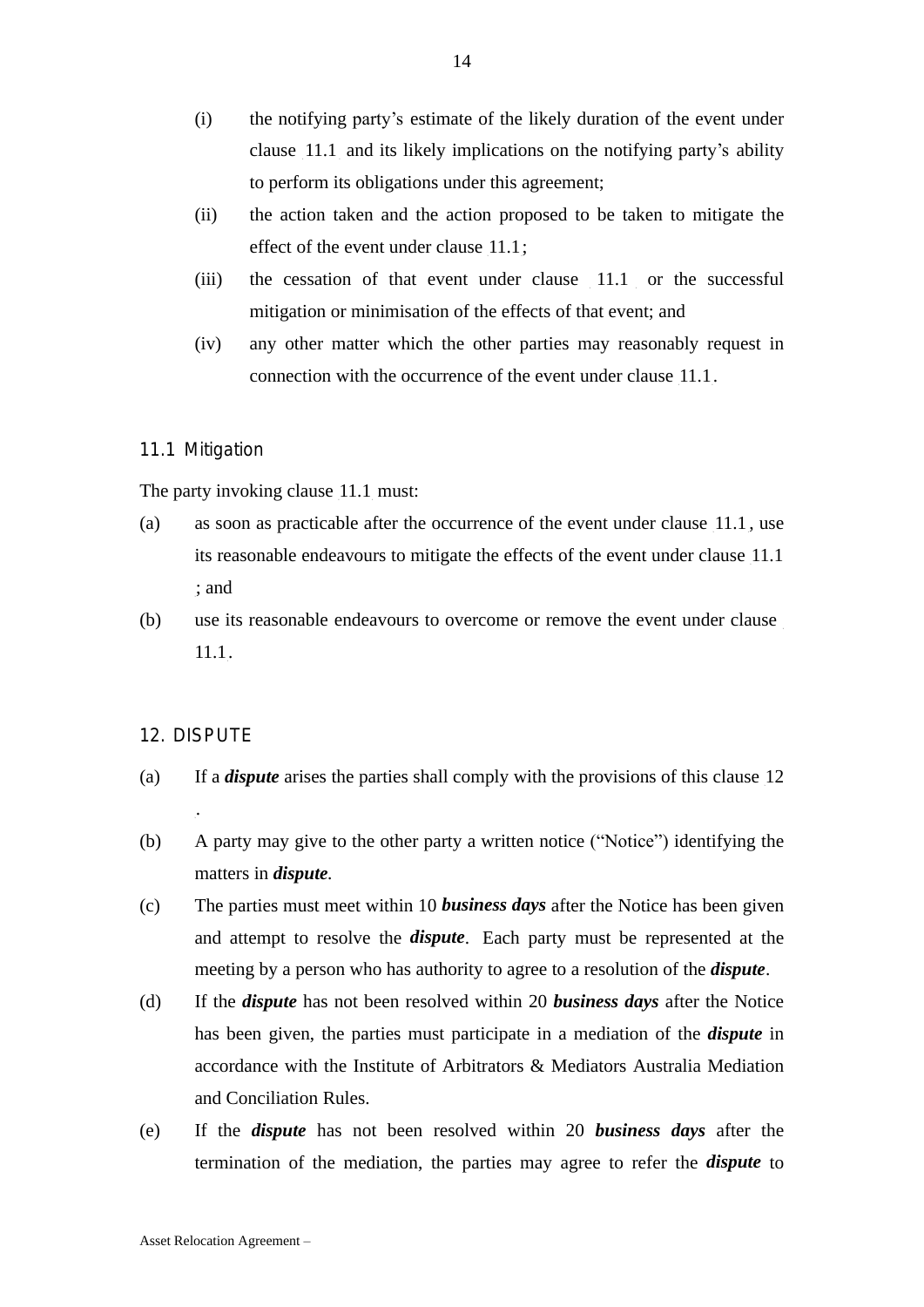- (f) Subject to clause  $12$  (g), a party must not issue court proceedings in connection with a *dispute* unless a notice referring the *dispute* has been given in accordance with clause  $12(e)$ .
- $(g)$  Clause 12 (f) does not apply to an application for an urgent injunction or declaration.
- (h) Where the parties agree to refer the dispute to an independent expert, the expert determination will be conducted in accordance with the Institute of Arbitrators & Mediators Australia Expert Determination Rules.
- (i) Where the parties agree to refer the *dispute* to arbitration, the arbitration will be conducted in accordance with the Institute of Arbitrators and Mediators Australia Expedited Commercial Arbitration Rules.
- (j) Where this clause refers to rules of the Institute of Arbitrators & Mediators Australia that reference is to the version of the rules in force at the date of the Notice or, if there is no such version, the version of the rules most recently published.

# 13. CONFIDENTIALITY

# 13.1 Non-disclosure

Subject to clauses 13.2 and 13.3, the information contained in, relating to or provided in accordance with this agreement and all negotiations leading up to its execution are confidential to the parties and must not be disclosed to any other person.

# 13.2 Exceptions

Clause 13.1 does not prevent disclosure of information by a party:

(a) which is in the public domain or comes into the public domain otherwise than as a result of a breach by the party of its obligations under clause 13.1 provided that participants in the Tasmanian electricity industry do not of themselves constitute the public domain;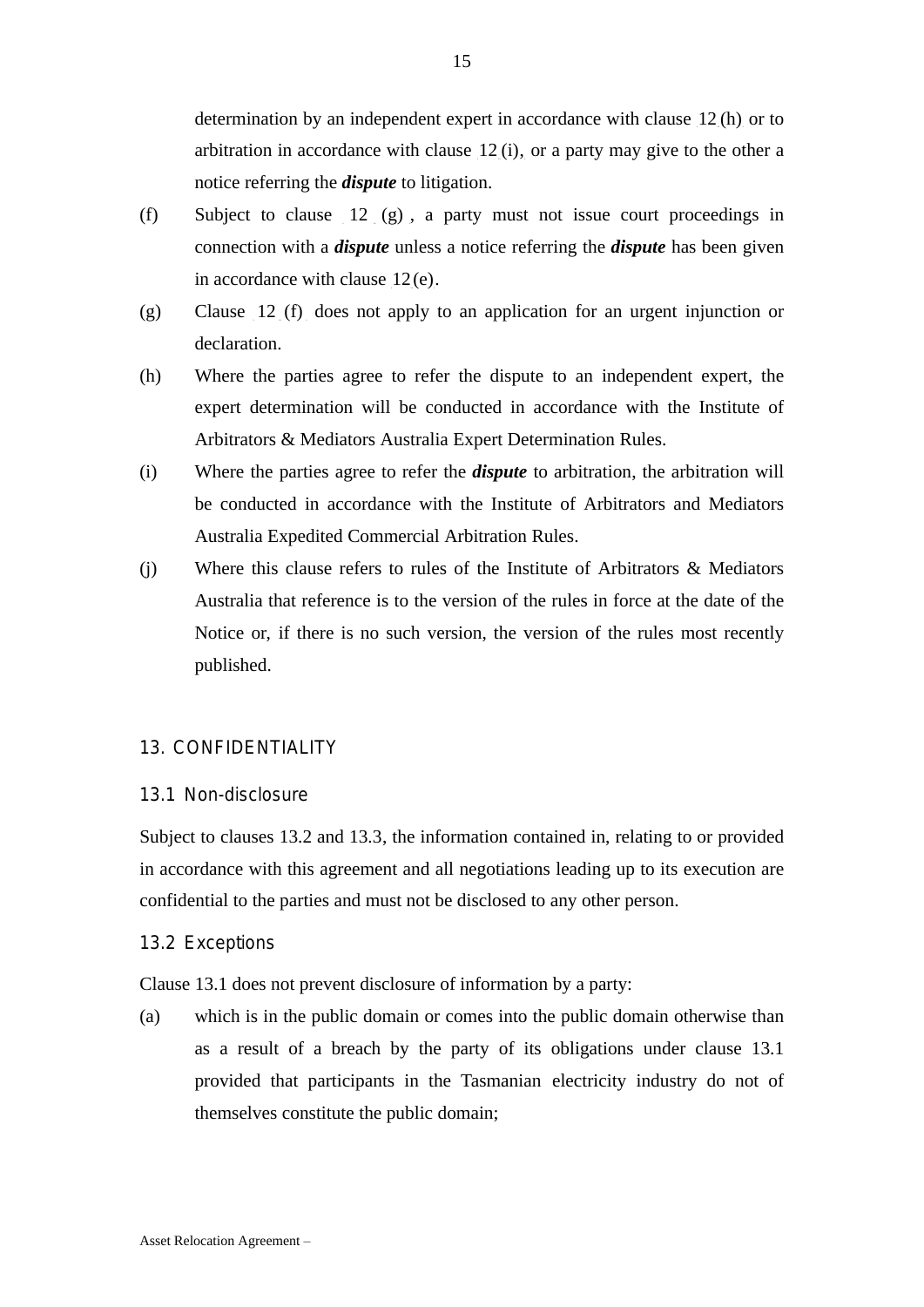- (b) where the party is required by *Law* to disclose the information or where the party, acting reasonably, discloses the information in the course of legal proceedings;
- (c) to the party's lawyers;
- (d) to any consultant, bank, financier, insurer or professional adviser to the party (other than the party's lawyers) who has entered into a confidentiality undertaking with similar effect to this part, but which:
	- (i) does not contain a provision corresponding to this clause  $13.2(d)$ ; and
	- (ii) obliges the party to enforce its rights under that confidentiality undertaking if and to the extent required by the other party;
- (e) with the consent of the other parties;
- (f) to the extent required by law or by a lawful requirement of any *Authority* having jurisdiction over a party or its *related body corporate*;
- (g) to the extent required by a lawful requirement of any stock exchange having jurisdiction over a party or its *related body corporate*;
- (h) to its *related body corporate*, but only on the basis permitted under clause 13.2 (d);
- (i) in the context of the sale of shares in or the sale of, or lease of, the assets of a party, to any consultant, bank, financier, insurer or professional adviser to a prospective purchaser or lessee of the relevant shares or assets as the case may be any the prospective purchaser or lessee but only on the basis permitted under clause 13.2(d); or
- (j) to the *System Operator* as required by the *Rules*.

13.1 Provision of Information to Contractors

Each party hereby consents to the other party disclosing to its tenderers and contractors such information as is reasonably necessary to fulfil its obligations under this agreement.

### 13.2 Survive Expiration

The obligations contained in clauses, 13.1 and 13.2 will survive the expiration or earlier termination of this agreement.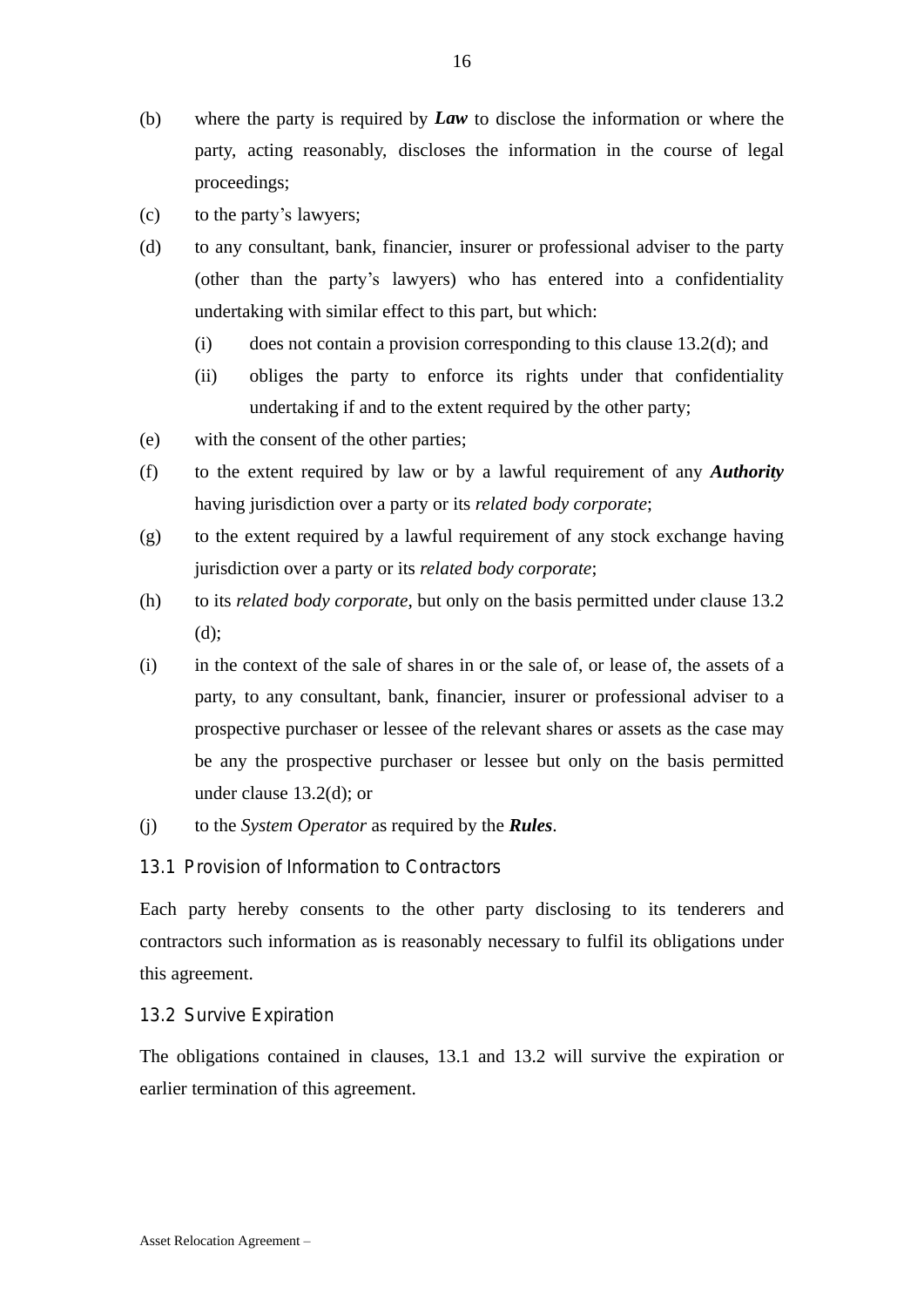## 14. NOTICES

## 14.1 Form

A notice or other communication to a party under this agreement must be in writing and addressed to that party in accordance with Schedule 2.

#### 14.2 Service

- (a) Notices may be served by being:
	- (i) delivered by hand at the party's then current address for service;
	- (ii) sent to the party's then current address for service by pre paid ordinary mail; or
	- (iii) sent by facsimile to the party's then current number for service.
- (b) Notice given by post is taken to be received on the third *business day* after posting.
- (c) Notice sent by facsimile is taken to be received when the sender's facsimile machine produces a transmission report stating that the facsimile was sent to the recipient's facsimile number.
- (d) Notice sent by facsimile is taken to be given in the form transmitted unless the message is not fully received in legible form and the recipient advises the sender accordingly within 24 hours of receipt.
- (e) A notice received by a party after 5:00 pm or on a day which is not a *business day* in the place where it is received, will be taken to have been received on the next *business day* in the place where it is received.

#### 14.1 Change of Contact Details

A party may at any time by notice in writing to the other party designate a different person or address and Schedule 2 will be amended to record the revised details provided the address and facsimile number are within Australia.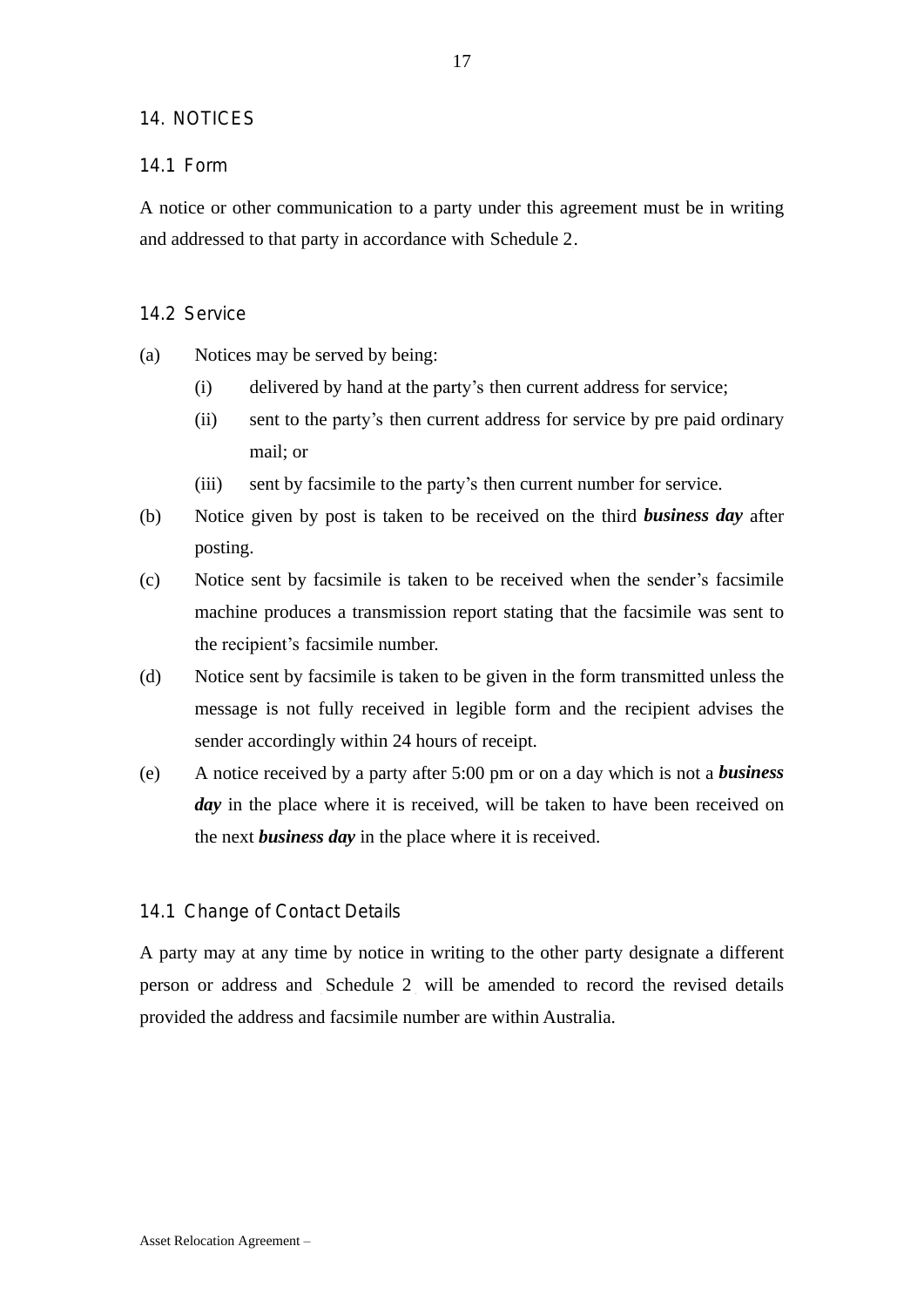### 15. MISCELLANEOUS

### 15.1 Waiver

No failure to exercise, nor any delay in exercising, any right, power or remedy under this agreement will operate as a waiver. No single or partial exercise of any right, power or remedy will preclude any other or future exercise of that or any other right, power or remedy.

#### 15.2 Entire Agreement

This agreement constitutes the entire understanding of the parties on the subject matter and supersedes any and all other representations or statements by any party or its *representatives*, whether oral or in writing, made prior to the date of this agreement.

## 15.3 Amendment of Agreement

Subject to clauses  $3$  (b) and 14.3 any amendments or alterations to this agreement must be by deed of amendment executed by all parties.

#### 15.4 Severability

Any provision of this agreement which is invalid or unenforceable in any jurisdiction is, if possible, to be read down for the purposes of that jurisdiction so as to be valid and enforceable, and is otherwise severed to the extent of the invalidity or unenforceability, without affecting the remaining provisions of this agreement or affecting the validity or enforceability of that provision in any other jurisdiction.

### 15.5 No Precedent

Nothing in this agreement will operate or be taken by any party to be a precedent as to the form or substance of any new (or supplementary) terms and conditions or other agreement which may be entered into between the parties.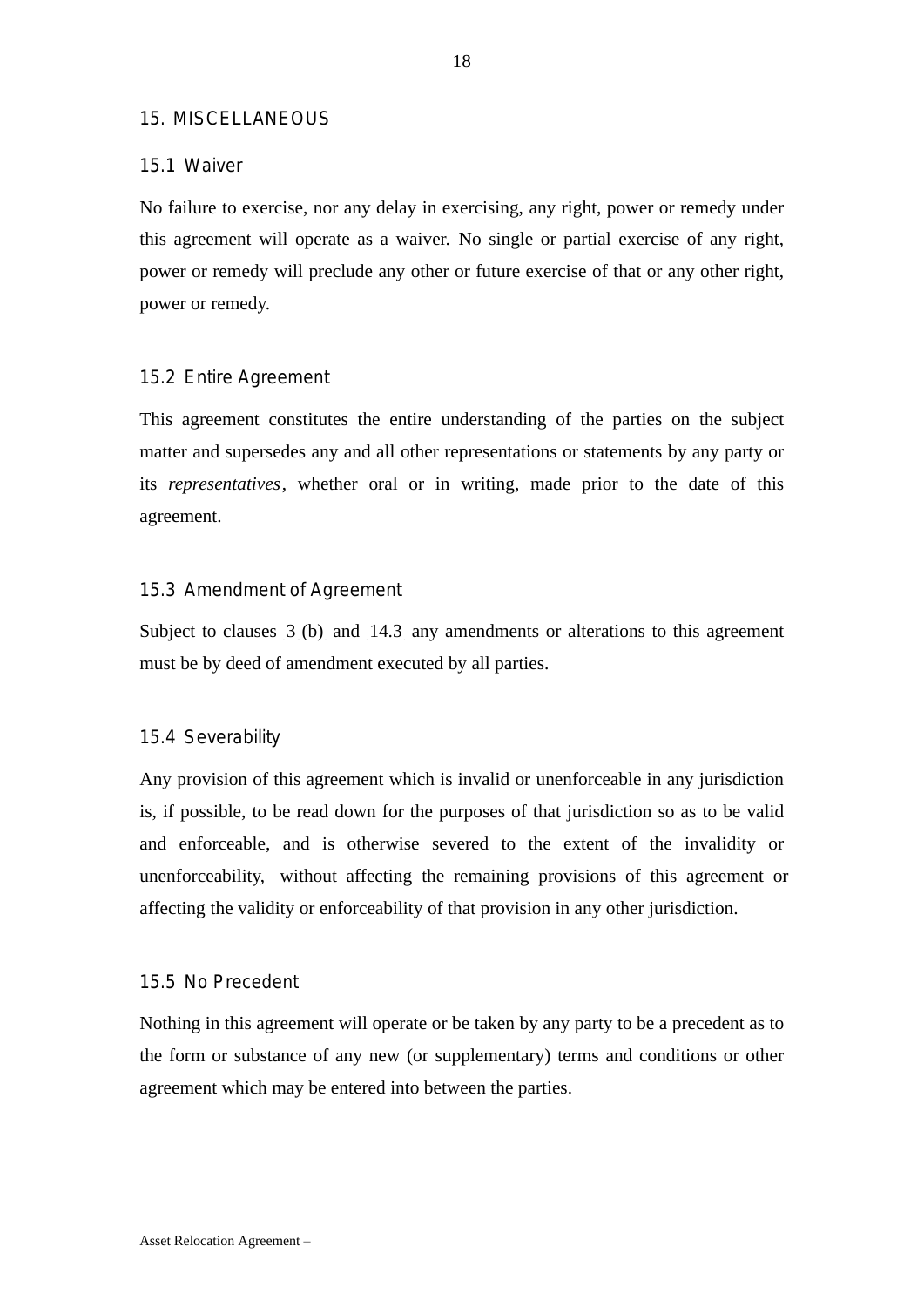# 15.6 No Third Party Rights

Except as specifically provided in this agreement, the parties do not intend to create rights in or grant remedies to any third party as a beneficiary of this agreement and all covenants, stipulations, promises and agreements contained in this agreement are for the sole and exclusive benefit of the parties to this agreement.

# 15.7 Governing Law

This agreement will be governed by the laws of Tasmania.

# 15.8 Submission to Jurisdiction

Each party irrevocably and unconditionally submits to the nonexclusive jurisdiction of the courts of Tasmania and any proceedings issued must be instituted either in a Tasmanian court or in the Federal Court of Australia, from the Tasmanian Registry of that court.

# 15.9 Service of Process

Any document in any action may be served by delivery to the party being served at its address for service of notices as specified in accordance with clause 14.

# 15.10. Counterparts

This agreement may be executed in any number of counterparts. All counterparts together will be taken to constitute one instrument.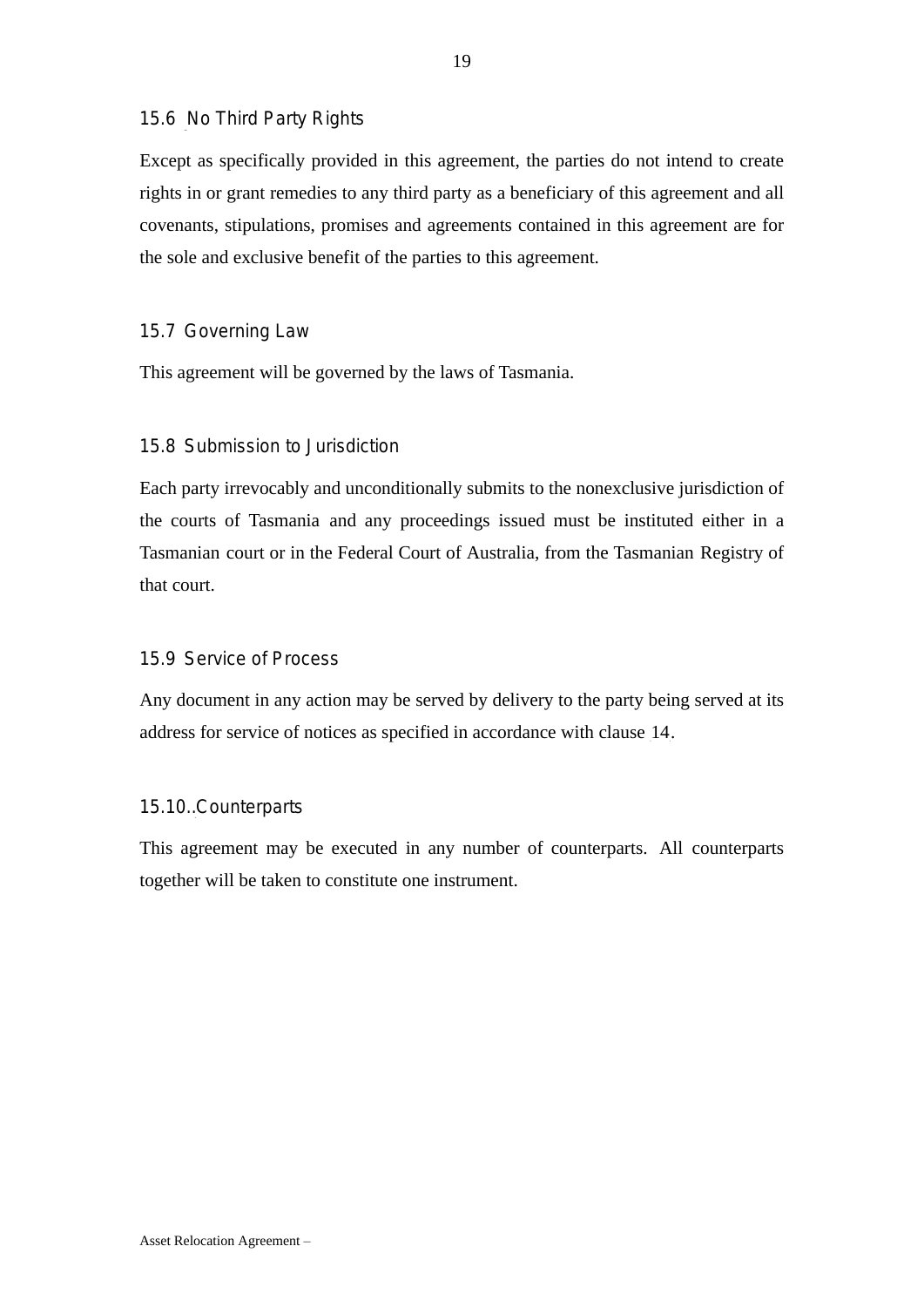# **EXECUTED AS AN AGREEMENT**

**Signed** for and on behalf of

# **TASMANIAN NETWORKS PTY LTD** (ABN 24 167 357 299

) by its duly authorised officer in the presence of:

| Signature of witness                                                                                 | Signature of authorised officer        |  |
|------------------------------------------------------------------------------------------------------|----------------------------------------|--|
| Name of witness (print)                                                                              | Name of authorised officer (print)     |  |
| Position of witness (print)                                                                          | Position of authorised officer (print) |  |
| <b>Signed</b> for and on behalf of the USER by<br>its duly authorised officer in the presence<br>of: |                                        |  |
| Signature of witness                                                                                 | Signature of authorised officer        |  |
| Name of witness (print)                                                                              | Name of authorised officer (print)     |  |

\_\_\_\_\_\_\_\_\_\_\_\_\_\_\_\_\_\_\_\_\_\_\_\_\_\_\_\_\_\_ \_\_\_\_\_\_\_\_\_\_\_\_\_\_\_\_\_\_\_\_\_\_\_\_\_\_\_\_\_

Position of witness (print) Position of authorised officer (print)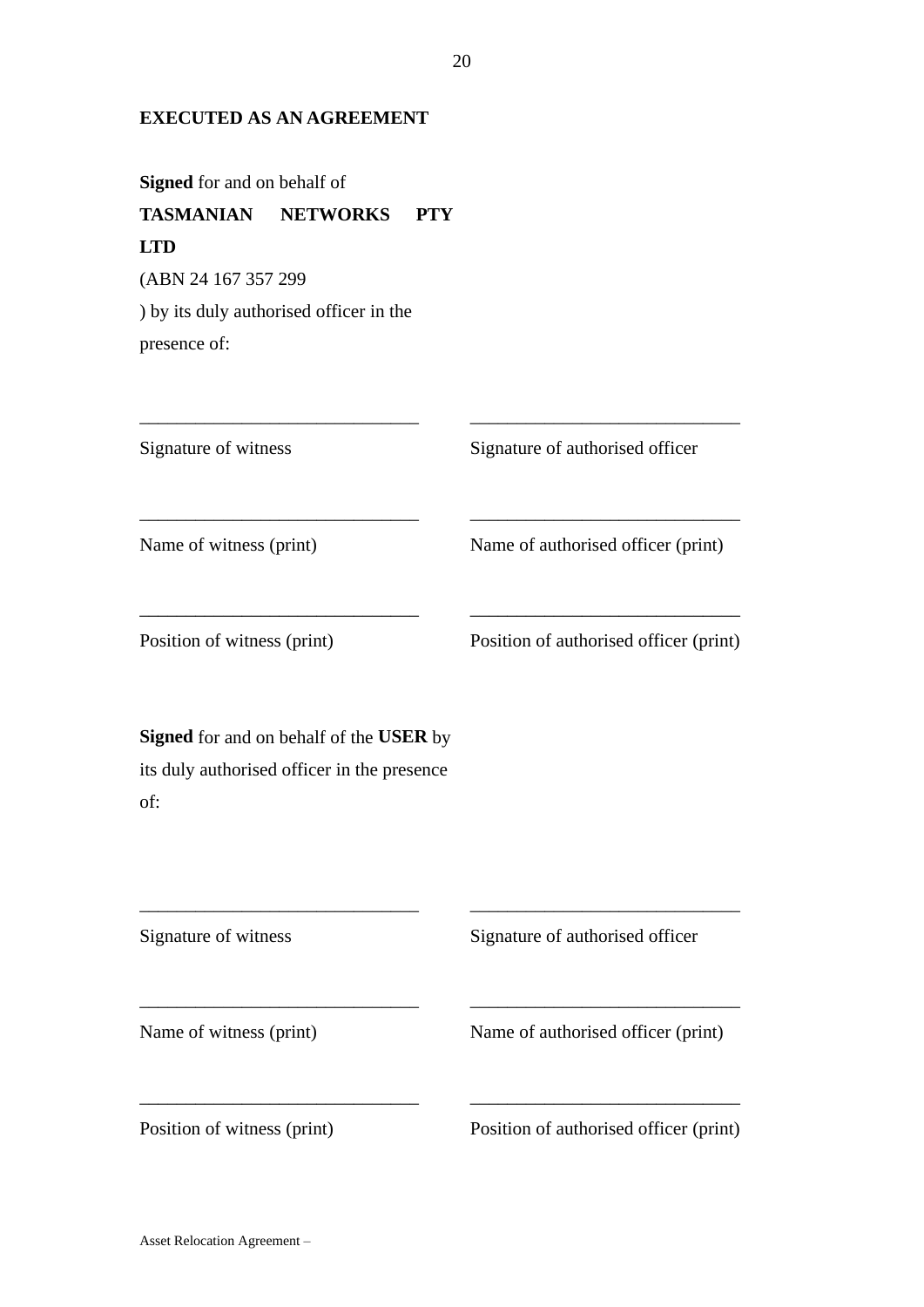# SCHEDULE 1WORKS

This schedule sets out the transmission line relocation works necessary to [insert]

- 1.1 Design works for the required transmission line alterations.
- 1.2 Construction works required for the line alterations.